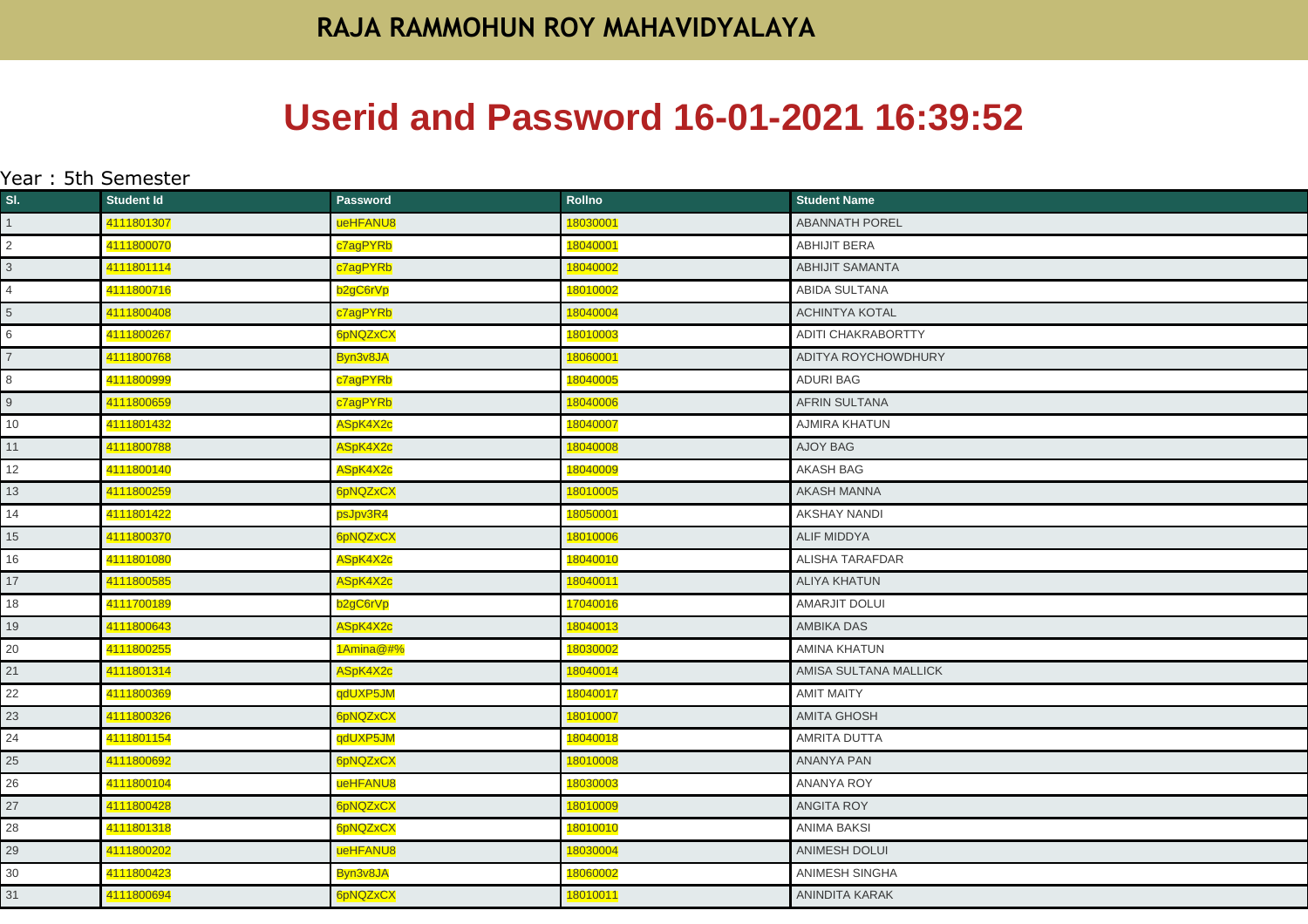| 32 | 4111800479 | qdUXP5JM | 18040020 | ANINDITA SAMANTA        |
|----|------------|----------|----------|-------------------------|
| 33 | 4111800066 | q81b6wNY | 18010012 | ANISA SULTANA           |
| 34 | 4111800297 | q81b6wNY | 18010013 | <b>ANJANA MALIK</b>     |
| 35 | 4111801419 | qdUXP5JM | 18040022 | ANJANA PAN              |
| 36 | 4111800627 | qdUXP5JM | 18040023 | ANJUM AKTAR             |
| 37 | 4111801211 | qdUXP5JM | 18040024 | <b>ANKITA MULA</b>      |
| 38 | 4111800882 | qdUXP5JM | 18040025 | ANKITA NANDI            |
| 39 | 4111800114 | q81b6wNY | 18010014 | <b>ANKITA SASMAL</b>    |
| 40 | 4111800862 | NY6j34UP | 18040026 | ANNAPURNA KOLEY         |
| 41 | 4111800809 | q81b6wNY | 18010015 | ANURUPA SAMANTA         |
| 42 | 4111801130 | q81b6wNY | 18010016 | ANUSHREE BISWAS         |
| 43 | 4111801084 | q81b6wNY | 18010017 | ANUSHREE DOLUI          |
| 44 | 4111800033 | q81b6wNY | 18010018 | ANUSHREE GHANTA         |
| 45 | 4111800622 | NY6j34UP | 18040027 | <b>ANUSHREE MAJI</b>    |
| 46 | 4111800278 | q81b6wNY | 18010019 | ANUSHREE PAL            |
| 47 | 4111800404 | NY6j34UP | 18040028 | ANUSHREE PAN            |
| 48 | 4111801407 | NY6j34UP | 18040030 | <b>ANUSRI SAMANTA</b>   |
| 49 | 4111800856 | NY6j34UP | 18040031 | ANUSUYA GHOSH           |
| 50 | 4111801448 | NY6j34UP | 18040032 | ANWESHA NANDI           |
| 51 | 4111800396 | q81b6wNY | 18010020 | <b>APARNA MONDAL</b>    |
| 52 | 4111800604 | CkyxP5Bh | 18040033 | APSARA KHATUN           |
| 53 | 4111800236 | zNEa3KEu | 18020001 | APU MANNA               |
| 54 | 4111800382 | MN7DpvY1 | 18010021 | <b>APURBA MAITY</b>     |
| 55 | 4111800063 | ueHFANU8 | 18030005 | <b>ARABINDA MAITY</b>   |
| 56 | 4111800728 | CkyxP5Bh | 18040035 | <b>ARGHA PATRA</b>      |
| 57 | 4111801100 | CkyxP5Bh | 18040036 | <b>ARIJIT MAITY</b>     |
| 58 | 4111800122 | CkyxP5Bh | 18040037 | <b>ARINDAM PAL</b>      |
| 59 | 4111800701 | MN7DpvY1 | 18010022 | <b>ARINDAM PAL</b>      |
| 60 | 4111800509 | CkyxP5Bh | 18040040 | ARKA CHINA              |
| 61 | 4111800833 | CkyxP5Bh | 18040041 | <b>ARMIN SULTANA</b>    |
| 62 | 4111800334 | MN7DpvY1 | 18010023 | <b>ARNABI NANDI</b>     |
| 63 | 4111800264 | CkyxP5Bh | 18040044 | <b>ARPAN MAITY</b>      |
| 64 | 4111800469 | 15KZ39Nk | 18040045 | <b>ARPAN PAL</b>        |
| 65 | 4111800507 | 15KZ39Nk | 18040046 | ARPITA CHAKRABORTY      |
| 66 | 4111801280 | 15KZ39Nk | 18040047 | <b>ARPITA GHOSH</b>     |
| 67 | 4111800735 | MN7DpvY1 | 18010024 | <b>ARPITA KHAN</b>      |
| 68 | 4111800792 | hF1TkVBC | 18030006 | <b>ARPITA METE</b>      |
| 69 | 4111800737 | MN7DpvY1 | 18010025 | <b>ARPITA PORAMANIK</b> |
| 70 | 4111800182 | M7WQK226 | 18050002 | <b>ARUP SAU</b>         |
| 71 | 4111800248 | 15KZ39Nk | 18040049 | <b>ASHISH MOURI</b>     |
| 72 | 4111801450 | 15KZ39Nk | 18040050 | <b>ASIFA KHATUN</b>     |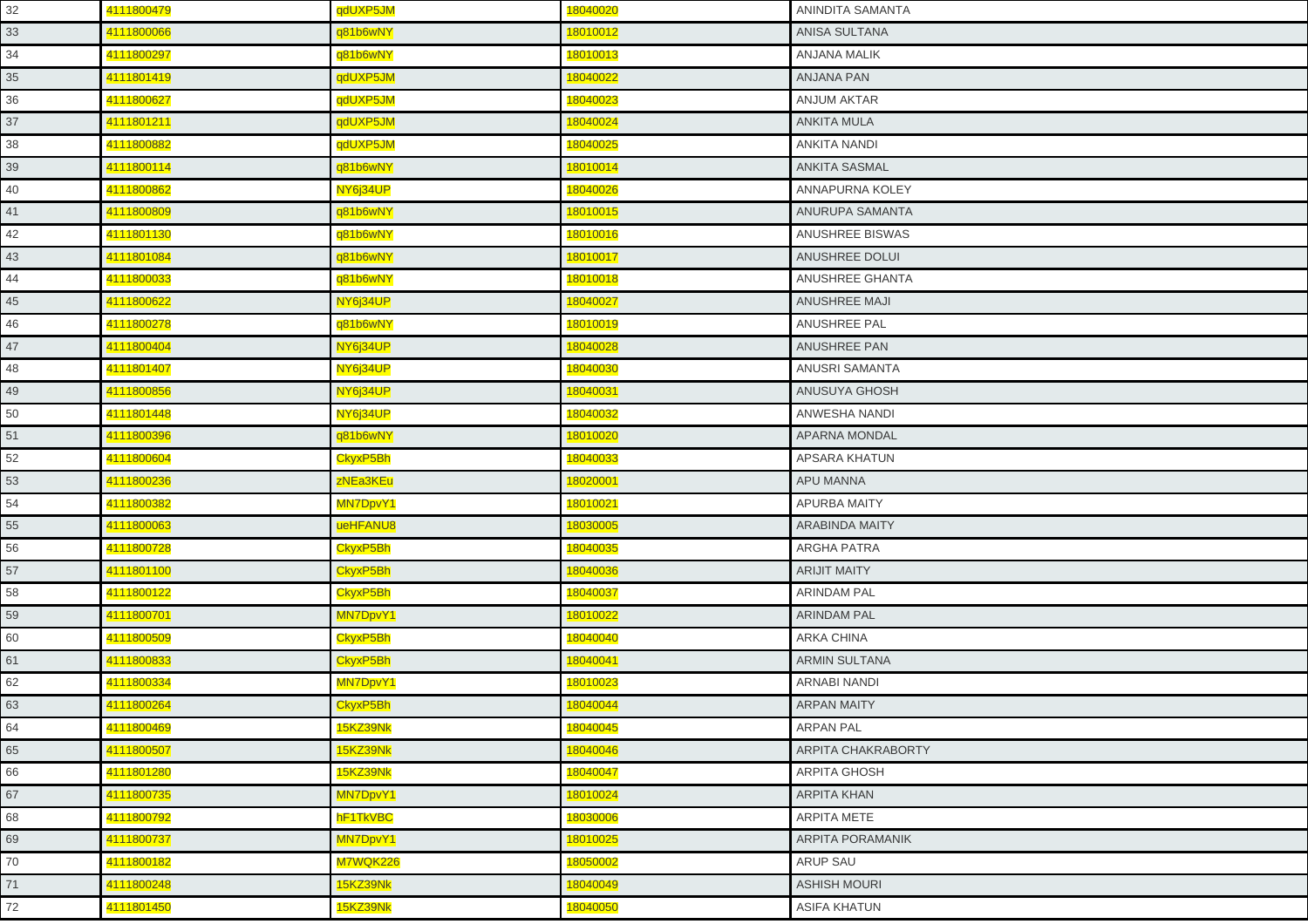| 73  | 4111800174 | MN7DpvY1        | 18010026 | <b>ASIM KUMAR POREL</b>     |
|-----|------------|-----------------|----------|-----------------------------|
| 74  | 4111800762 | MN7DpvY1        | 18010027 | <b>ASMINA KHATUN</b>        |
| 75  | 4111800160 | <b>15KZ39Nk</b> | 18040051 | <b>ATANU SANA</b>           |
| 76  | 4111800392 | 15KZ39Nk        | 18040053 | <b>ATUL MALIK</b>           |
| 77  | 4111800412 | jKWmc8Ym        | 18040054 | <b>AVIJIT BARUI</b>         |
| 78  | 4111800158 | jKWmc8Ym        | 18040055 | AYAN KUMAR SENAPATI         |
| 79  | 4111800389 | jKWmc8Ym        | 18040057 | <b>AYESA PARVIN</b>         |
| 80  | 4111800972 | jKWmc8Ym        | 18040062 | <b>BAISHAKHI BODHAK</b>     |
| 81  | 4111801075 | jKWmc8Ym        | 18040063 | <b>BAISHAKHI DOLUI</b>      |
| 82  | 4111800644 | jKWmc8Ym        | 18040064 | <b>BANASHREE ADAK</b>       |
| 83  | 4111800797 | zNEa3KEu        | 18020002 | <b>BAPAN DUARI</b>          |
| 84  | 4111800136 | C6DS1CFv        | 18010029 | <b>BARNALI PAL</b>          |
| 85  | 4111801322 | jKWmc8Ym        | 18040067 | <b>BARSA DOLUI</b>          |
| 86  | 4111800873 | jKWmc8Ym        | 18040068 | <b>BARSA RANI KUNDU</b>     |
| 87  | 4111801160 | 13pz3aFV        | 18040071 | <b>BHAGYASRI MALIK</b>      |
| 88  | 4111801373 | C6DS1CFv        | 18010032 | <b>BHASKAR PAL</b>          |
| 89  | 4111800285 | 13pz3aFV        | 18040072 | <b>BIDYUT SING</b>          |
| 90  | 4111801325 | M7WQK226        | 18050003 | <b>BIJU MANIK</b>           |
| 91  | 4111800517 | 13pz3aFV        | 18040073 | <b>BIKRAM KUMAR DHARA</b>   |
| 92  | 4111800225 | zNEa3KEu        | 18020003 | <b>BILAS BAG</b>            |
| 93  | 4111801466 | C6DS1CFv        | 18010034 | <b>BILAS DOLUI</b>          |
| 94  | 4111801099 | 13pz3aFV        | 18040074 | <b>BILKIS KHATUN</b>        |
| 95  | 4111801476 | C6DS1CFv        | 18010035 | <b>BILKISH SOYEL</b>        |
| 96  | 4111801456 | C6DS1CFv        | 18010036 | <b>BIPASHA DAS</b>          |
| 97  | 4111800638 | 13pz3aFV        | 18040075 | <b>BIREN CHANDRA MONDAL</b> |
| 98  | 4111800064 | C6DS1CFv        | 18010037 | <b>BITHIKA DHARA</b>        |
| 99  | 4111800505 | C6DS1CFv        | 18010038 | <b>BRISTI GAYEN</b>         |
| 100 | 4111801205 | C6DS1CFv        | 18010039 | <b>BRISTI PALADHI</b>       |
| 101 | 4111801396 | 13pz3aFV        | 18040077 | <b>BUDDHADEB DOLUI</b>      |
| 102 | 4111800430 | <b>ZURdpBSx</b> | 18010040 | <b>CHAND SARDAR</b>         |
| 103 | 4111800624 | 13pz3aFV        | 18040080 | CHANDANA MANNA              |
| 104 | 4111801323 | xRA2c6RX        | 18040081 | CHANDRA DOLUI               |
| 105 | 4111800300 | <b>ZURdpBSx</b> | 18010042 | <b>DALIYA MAITY</b>         |
| 106 | 4111801388 | <b>ZURdpBSx</b> | 18010043 | DEBABRATA PATRA             |
| 107 | 4111800526 | <b>ZURdpBSx</b> | 18010044 | <b>DEBABRATA SAW</b>        |
| 108 | 4111800521 | xRA2c6RX        | 18040082 | <b>DEBASHREE MALIK</b>      |
| 109 | 4111800587 | <b>ZURdpBSx</b> | 18010045 | <b>DEBASIS PATRA</b>        |
| 110 | 4111800228 | hF1TkVBC        | 18030007 | <b>DEBKANTA BAR</b>         |
| 111 | 4111800864 | xRA2c6RX        | 18040083 | DEBPRASAD DOLUI             |
| 112 | 4111800333 | <b>ZURdpBSx</b> | 18010046 | DHIMAN CHOWDHURY            |
| 113 | 4111800445 | xRA2c6RX        | 18040084 | <b>DIBAS DOLUI</b>          |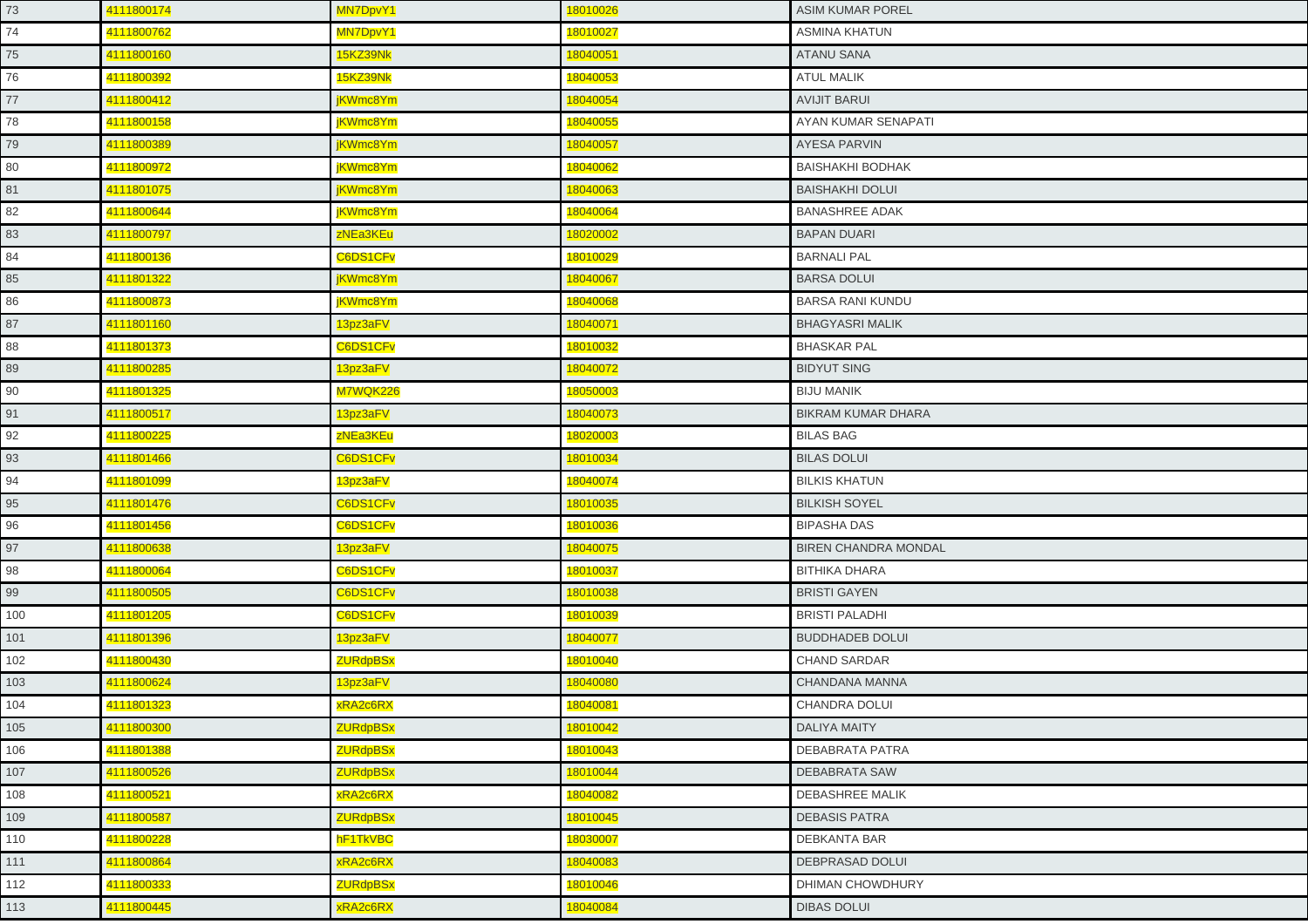| 114 | 4111801330 | xRA2c6RX        | 18040085 | DIBYENDU PANDIT           |
|-----|------------|-----------------|----------|---------------------------|
| 115 | 4111800853 | xRA2c6RX        | 18040086 | <b>DILSHAD JAMILA</b>     |
| 116 | 4111800545 | VxMps12Z        | 18040087 | DIP GHOSH                 |
| 117 | 4111800689 | <b>ZURdpBSx</b> | 18010048 | <b>DIPA MAITY</b>         |
| 118 | 4111801104 | VxMps12Z        | 18040088 | <b>DIPA MONDAL</b>        |
| 119 | 4111800491 | VxMps12Z        | 18040089 | <b>DIPAK PRASAD GUPTA</b> |
| 120 | 4111801061 | VxMps12Z        | 18040091 | <b>DIPALI MONDAL</b>      |
| 121 | 4111800065 | VxMps12Z        | 18040093 | <b>DIPANKAR MAJI</b>      |
| 122 | 4111801044 | <b>ZURdpBSx</b> | 18010049 | DIPANNITA JANA            |
| 123 | 4111801188 | Pfgs1Hz6        | 18010050 | <b>DIPANWITA PATRA</b>    |
| 124 | 4111800691 | Pfgs1Hz6        | 18010051 | <b>DIPSHIKHA DWARI</b>    |
| 125 | 4111801147 | VxMps12Z        | 18040096 | <b>DISHA BANERJEE</b>     |
| 126 | 4111800475 | hF1TkVBC        | 18030008 | <b>DISHA KHANRA</b>       |
| 127 | 4111801421 | VxMps12Z        | 18040099 | <b>FARAHA KHATUN</b>      |
| 128 | 4111800738 | Pfgs1Hz6        | 18010054 | <b>FARHA SULTANA</b>      |
| 129 | 4111800222 | hF1TkVBC        | 18030009 | <b>FARHIN</b>             |
| 130 | 4111800592 | KXdBbeJu        | 18040100 | <b>FARHIN KHATUN</b>      |
| 131 | 4111801248 | <b>KXdBbeJu</b> | 18040101 | <b>FARJANA TABASSUM</b>   |
| 132 | 4111800281 | <b>KXdBbeJu</b> | 18040102 | <b>FATEMA KHATUN</b>      |
| 133 | 4111800880 | <b>KXdBbeJu</b> | 18040105 | <b>FIRDOUSI BEGAM</b>     |
| 134 | 4111800374 | <b>KXdBbeJu</b> | 18040106 | <b>FIROZA KHATUN</b>      |
| 135 | 4111801102 | <b>KXdBbeJu</b> | 18040107 | <b>GARGI GHOSH</b>        |
| 136 | 4111800910 | Pfgs1Hz6        | 18010055 | <b>GHANTESWAR DHARA</b>   |
| 137 | 4111801251 | <b>KXdBbeJu</b> | 18040108 | <b>GOPAL HALDAR</b>       |
| 138 | 4111801036 | 8Cr4sdVv        | 18040109 | <b>GOURAB MONDAL</b>      |
| 139 | 4111800884 | 8Cr4sdVv        | 18040111 | <b>HABIBA KHATUN</b>      |
| 140 | 4111800421 | 8Cr4sdVv        | 18040112 | <b>HABIBA SULTANA</b>     |
| 141 | 4111800152 | 8Cr4sdVv        | 18040113 | <b>HEMANTA MAL</b>        |
| 142 | 4111801105 | 8Cr4sdVv        | 18040114 | <b>HENA DOLUI</b>         |
| 143 | 4111800312 | Pfgs1Hz6        | 18010056 | <b>HENA NASRIN</b>        |
| 144 | 4111801108 | 8Cr4sdVv        | 18040115 | HIMADRI SEKHAR MALIK      |
| 145 | 4111801161 | hF1TkVBC        | 18030010 | <b>HRITIK SAMANTA</b>     |
| 146 | 4111801179 | Pfgs1Hz6        | 18010058 | <b>ISHANI CHAKRABORTY</b> |
| 147 | 4111800712 | 8Cr4sdVv        | 18040117 | <b>JAHANGIR HAZARI</b>    |
| 148 | 4111800605 | Pfgs1Hz6        | 18010059 | <b>JASMINA KHATUN</b>     |
| 149 | 4111800337 | Pfgs1Hz6        | 18010060 | <b>JASMINA PARVIN</b>     |
| 150 | 4111800395 | X4XbbmC4        | 18040119 | <b>JASMINA PARVIN</b>     |
| 151 | 4111801406 | X4XbbmC4        | 18040120 | <b>JAYANTA DAS</b>        |
| 152 | 4111800290 | 71uUpGK7        | 18010062 | JAYASRI CHAKRABARTY       |
| 153 | 4111801468 | 71uUpGK7        | 18010063 | <b>JAYASRI GUCHHAIT</b>   |
| 154 | 4111800609 | X4XbbmC4        | 18040122 | <b>JEMIMA SULTANA</b>     |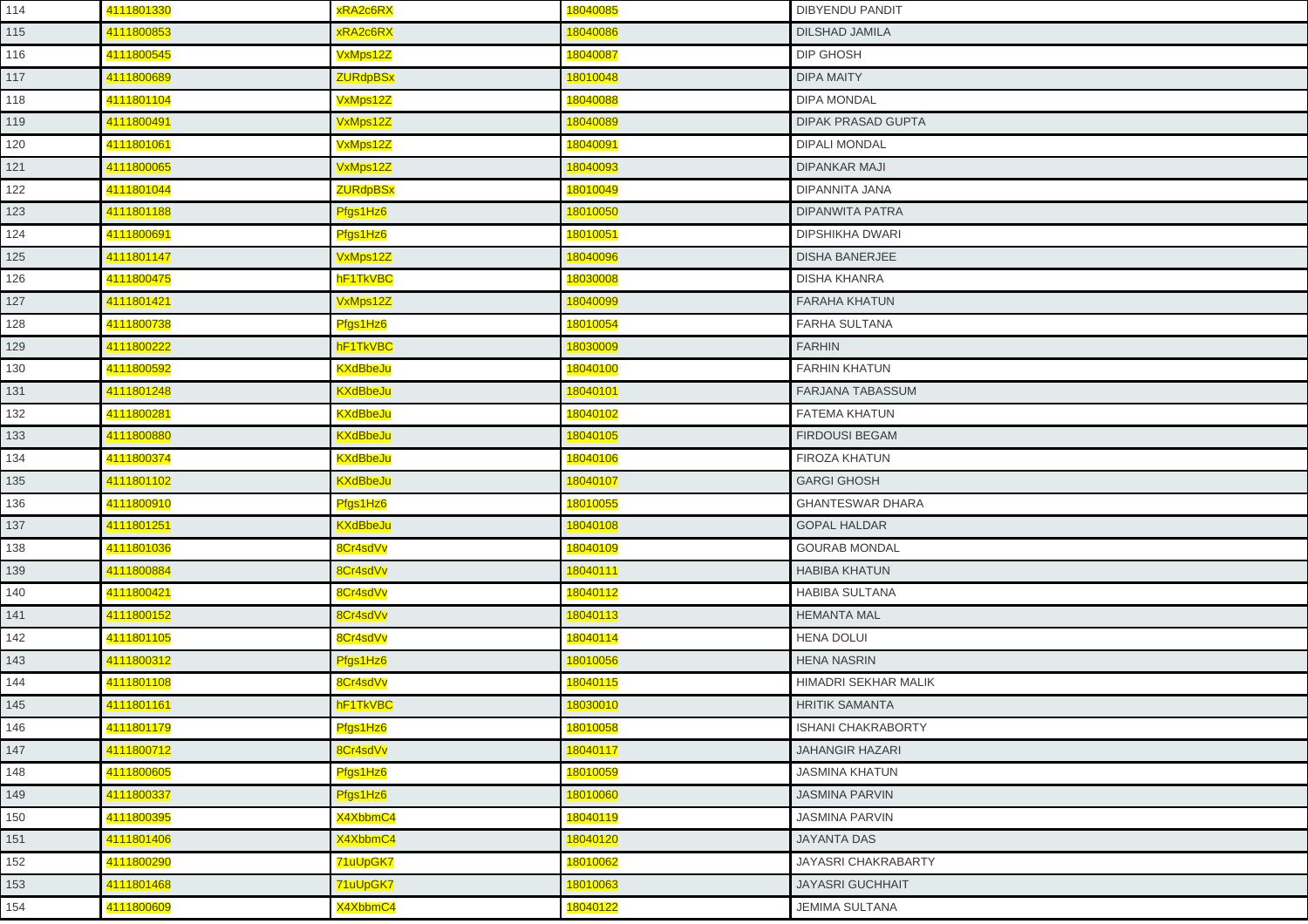| 155 | 4111800132 | 71uUpGK7        | 18010064 | <b>JESMIN KHATUN</b>     |
|-----|------------|-----------------|----------|--------------------------|
| 156 | 4111801165 | X4XbbmC4        | 18040124 | <b>JHILIK SINGHA ROY</b> |
| 157 | 4111801239 | X4XbbmC4        | 18040126 | <b>JHUMA SANTRA</b>      |
| 158 | 4111800708 | hF1TkVBC        | 18030011 | <b>JISAN MONDAL</b>      |
| 159 | 4111800298 | X4XbbmC4        | 18040127 | <b>JIT KUMAR SAMANTA</b> |
| 160 | 4111801337 | 71uUpGK7        | 18010065 | <b>JOY DUTTA</b>         |
| 161 | 4111800453 | X4XbbmC4        | 18040128 | <b>JOYDEB MONDAL</b>     |
| 162 | 4111801372 | fJ9DskN6        | 18040129 | <b>JOYITA DAN</b>        |
| 163 | 4111801336 | 71uUpGK7        | 18010066 | <b>JULEKHA FARJAN</b>    |
| 164 | 4111801353 | 71uUpGK7        | 18010067 | <b>JULEKHA KHATUN</b>    |
| 165 | 4111800040 | fJ9DskN6        | 18040130 | <b>JULEKHA PARVIN</b>    |
| 166 | 4111801145 | fJ9DskN6        | 18040131 | KABITA HAZRA             |
| 167 | 4111800109 | 71uUpGK7        | 18010069 | <b>KABITA MAITY</b>      |
| 168 | 4111801335 | <b>fJ9DskN6</b> | 18040132 | <b>KAKALI SANTRA</b>     |
| 169 | 4111801168 | fJ9DskN6        | 18040134 | <b>KALI DAS</b>          |
| 170 | 4111800887 | <b>fJ9DskN6</b> | 18040136 | KANIKA NANDY             |
| 171 | 4111800757 | <b>fJ9DskN6</b> | 18040137 | <b>KARESHMA KHATUN</b>   |
| 172 | 4111800906 | wFGfCFV9        | 18010070 | <b>KARTICK BAG</b>       |
| 173 | 4111801028 | Eqf6FjY8        | 18040138 | <b>KASHMIRA KHATUN</b>   |
| 174 | 4111800699 | wFGfCFV9        | 18010071 | KAZI IMTIA NAAZ          |
| 175 | 4111800465 | wFGfCFV9        | 18010072 | KAZI MIJANUR RAHAMAN     |
| 176 | 4111800082 | wFGfCFV9        | 18010073 | KAZI MUSFEKA PARVIN      |
| 177 | 4111800930 | Eqf6FjY8        | 18040139 | <b>KEYA BERA</b>         |
| 178 | 4111800730 | wFGfCFV9        | 18010075 | KEYA BOXE                |
| 179 | 4111800832 | Eqf6FjY8        | 18040140 | <b>KEYA HAJRA</b>        |
| 180 | 4111800925 | uQNdsrFC        | 18040141 | <b>KEYA HAZRA</b>        |
| 181 | 4111800619 | uQNdsrFC        | 18040142 | <b>KEYA SAMANTA</b>      |
| 182 | 4111800175 | 1Samim@#%       | 18050004 | KHANDAKAR SAMIM          |
| 183 | 4111800804 | Byn3v8JA        | 18060005 | KOUSHANI BERA            |
| 184 | 4111800229 | uQNdsrFC        | 18040146 | <b>KOUSHIK DIGER</b>     |
| 185 | 4111800754 | Byn3v8JA        | 18060006 | KOUSHIK KUMAR NANDI      |
| 186 | 4111800946 | uQNdsrFC        | 18040147 | <b>KOUSIK NANDY</b>      |
| 187 | 4111800020 | <b>SvZFFqSD</b> | 18040148 | <b>KOUSIK PORE</b>       |
| 188 | 4111800363 | wFGfCFV9        | 18010077 | <b>KOYEL MANNA</b>       |
| 189 | 4111800937 | wFGfCFV9        | 18010079 | <b>KRISHNA KALA</b>      |
| 190 | 4111800577 | <b>SvZFFqSD</b> | 18040149 | <b>KRISHNA MANNA</b>     |
| 191 | 4111801395 | wFGfCFV9        | 18010081 | <b>LABANI KALA</b>       |
| 192 | 4111800330 | k77upNCD        | 18010082 | <b>LABANI MAJI</b>       |
| 193 | 4111800653 | <b>SvZFFqSD</b> | 18040152 | LABONI CHOWDHURY         |
| 194 | 4111801381 | k77upNCD        | 18010083 | <b>LAMIYA KHATUN</b>     |
| 195 | 4111800881 | k77upNCD        | 18010084 | <b>LAXMI MAITY</b>       |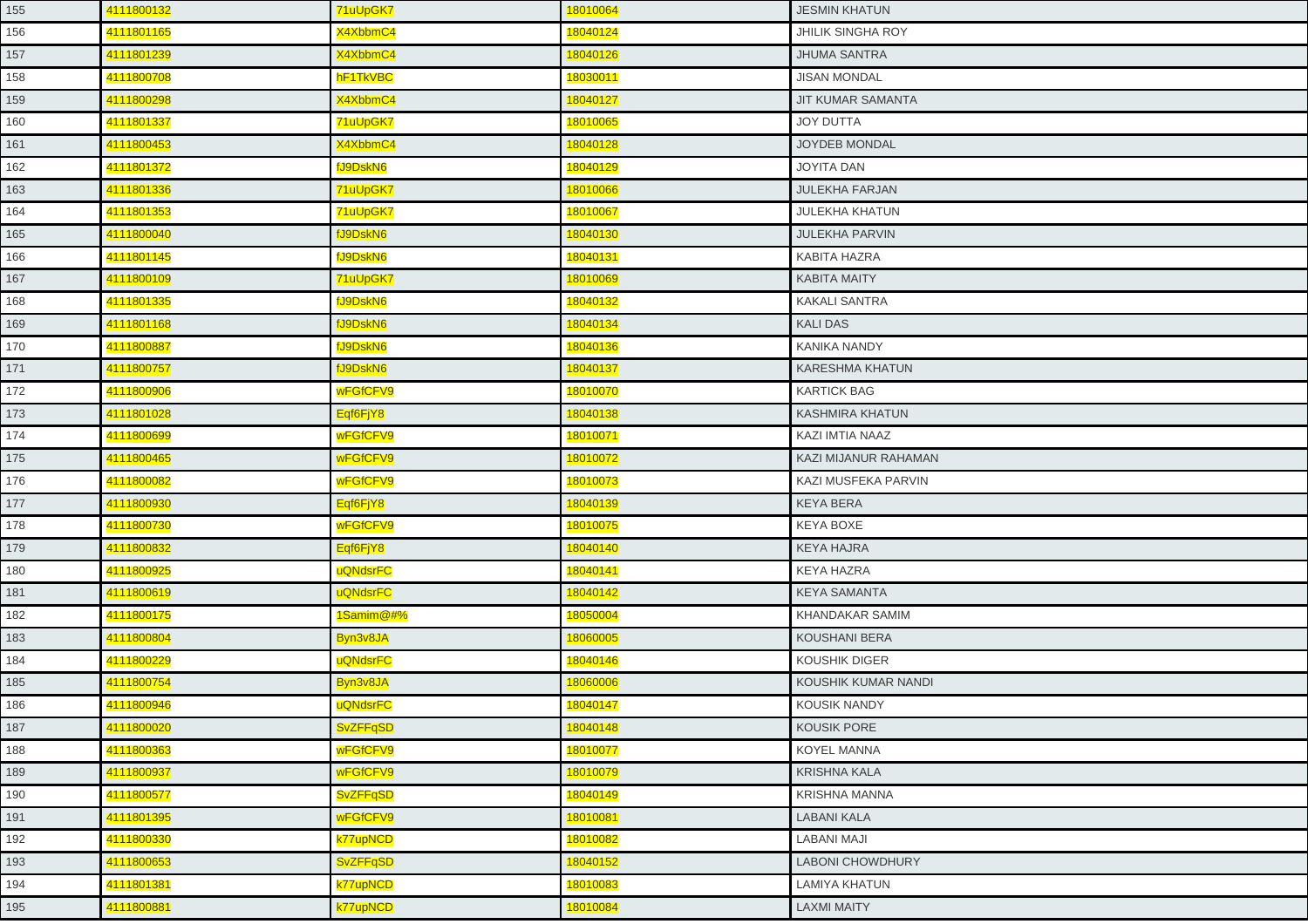| 196 | 4111800439 | k77upNCD        | 18010085 | <b>LIPA DEY</b>         |
|-----|------------|-----------------|----------|-------------------------|
| 197 | 4111800353 | <b>SvZFFqSD</b> | 18040155 | LIPIKA SANTRA           |
| 198 | 4111801128 | k77upNCD        | 18010086 | <b>LISA SAMANTA</b>     |
| 199 | 4111800401 | k77upNCD        | 18010087 | <b>LISA SHEE</b>        |
| 200 | 4111800719 | k77upNCD        | 18010088 | <b>LISHA DHARA</b>      |
| 201 | 4111800852 | <b>SvZFFqSD</b> | 18040156 | <b>MADHUMITA GAJAL</b>  |
| 202 | 4111801137 | <b>JMjWCMPF</b> | 18010089 | <b>MADHUMITA HAJRA</b>  |
| 203 | 4111800194 | Byn3v8JA        | 18060007 | <b>MADHUMITA MAITY</b>  |
| 204 | 4111800892 | <b>JMjWCMPF</b> | 18010090 | <b>MADHUMITA MONDAL</b> |
| 205 | 4111800470 | <b>JMjWCMPF</b> | 18010091 | <b>MADHUSUDAN MANNA</b> |
| 206 | 4111800751 | 6a38Vp3F        | 18040159 | MAHUYA JANA             |
| 207 | 4111801005 | 6a38Vp3F        | 18040160 | <b>MAITRI DOLUI</b>     |
| 208 | 4111800863 | 6a38Vp3F        | 18040161 | <b>MAJEDA SULTANA</b>   |
| 209 | 4111800268 | <b>JMjWCMPF</b> | 18010093 | <b>MALLIKA GHOSH</b>    |
| 210 | 4111801046 | 6a38Vp3F        | 18040162 | <b>MALLIKA MALICK</b>   |
| 211 | 4111800963 | 6a38Vp3F        | 18040164 | <b>MAMANI SANTRA</b>    |
| 212 | 4111800690 | 4BDfFwK6        | 18040166 | <b>MAMONI MALAKAR</b>   |
| 213 | 4111800561 | 4BDfFwK6        | 18040168 | <b>MAMONI MONDAL</b>    |
| 214 | 4111801004 | <b>JMjWCMPF</b> | 18010095 | <b>MAMONI PAL</b>       |
| 215 | 4111800340 | <b>JMjWCMPF</b> | 18010097 | <b>MAMPI SANTRA</b>     |
| 216 | 4111800974 | <b>JMjWCMPF</b> | 18010098 | <b>MANAS KUMAR DAS</b>  |
| 217 | 4111800335 | <b>JMjWCMPF</b> | 18010099 | <b>MANASI DAS</b>       |
| 218 | 4111801400 | <b>7txhSLZG</b> | 18010100 | MANDIRA GHORUI          |
| 219 | 4111800154 | 4BDfFwK6        | 18040170 | <b>MANDIRA MIDDYE</b>   |
| 220 | 4111800931 | 4BDfFwK6        | 18040171 | <b>MANIKA BHUL</b>      |
| 221 | 4111800966 | 4BDfFwK6        | 18040172 | <b>MANIMALA SANTRA</b>  |
| 222 | 4111800049 | 4BDfFwK6        | 18040173 | <b>MANISHA KHATUN</b>   |
| 223 | 4111801291 | <b>7txhSLZG</b> | 18010101 | <b>MANJUSHA BERA</b>    |
| 224 | 4111800510 | 4BDfFwK6        | 18040175 | <b>MANJUSHA MAITI</b>   |
| 225 | 4111801051 | <b>7txhSLZG</b> | 18010103 | <b>MANOBIKA BHUNIYA</b> |
| 226 | 4111800859 | <b>7txhSLZG</b> | 18010104 | <b>MASFEKA KHATUN</b>   |
| 227 | 4111801197 | <b>7txhSLZG</b> | 18010105 | <b>MASUMA KHATUN</b>    |
| 228 | 4111800539 | ngQHVvVb        | 18040176 | MD AHSAN ALI KHAN       |
| 229 | 4111800005 | Byn3v8JA        | 18060008 | MD IJAJ AHMAD KHAN      |
| 230 | 4111800277 | <b>7txhSLZG</b> | 18010106 | MD SAKIB MURSHED SARKAR |
| 231 | 4111800877 | zNEa3KEu        | 18020005 | MD SOYAB ALI MOLLA      |
| 232 | 4111800731 | <b>7txhSLZG</b> | 18010108 | MEHEBUBA PARVEEN        |
| 233 | 4111800094 | ngQHVvVb        | 18040178 | <b>MILAN GHOSH</b>      |
| 234 | 4111800012 | hF1TkVBC        | 18030012 | <b>MILAN MALIK</b>      |
| 235 | 4111801364 | <b>7txhSLZG</b> | 18010109 | <b>MIMI PORE</b>        |
| 236 | 4111801013 | WT3wCSGb        | 18010110 | <b>MINATI BERA</b>      |
|     |            |                 |          |                         |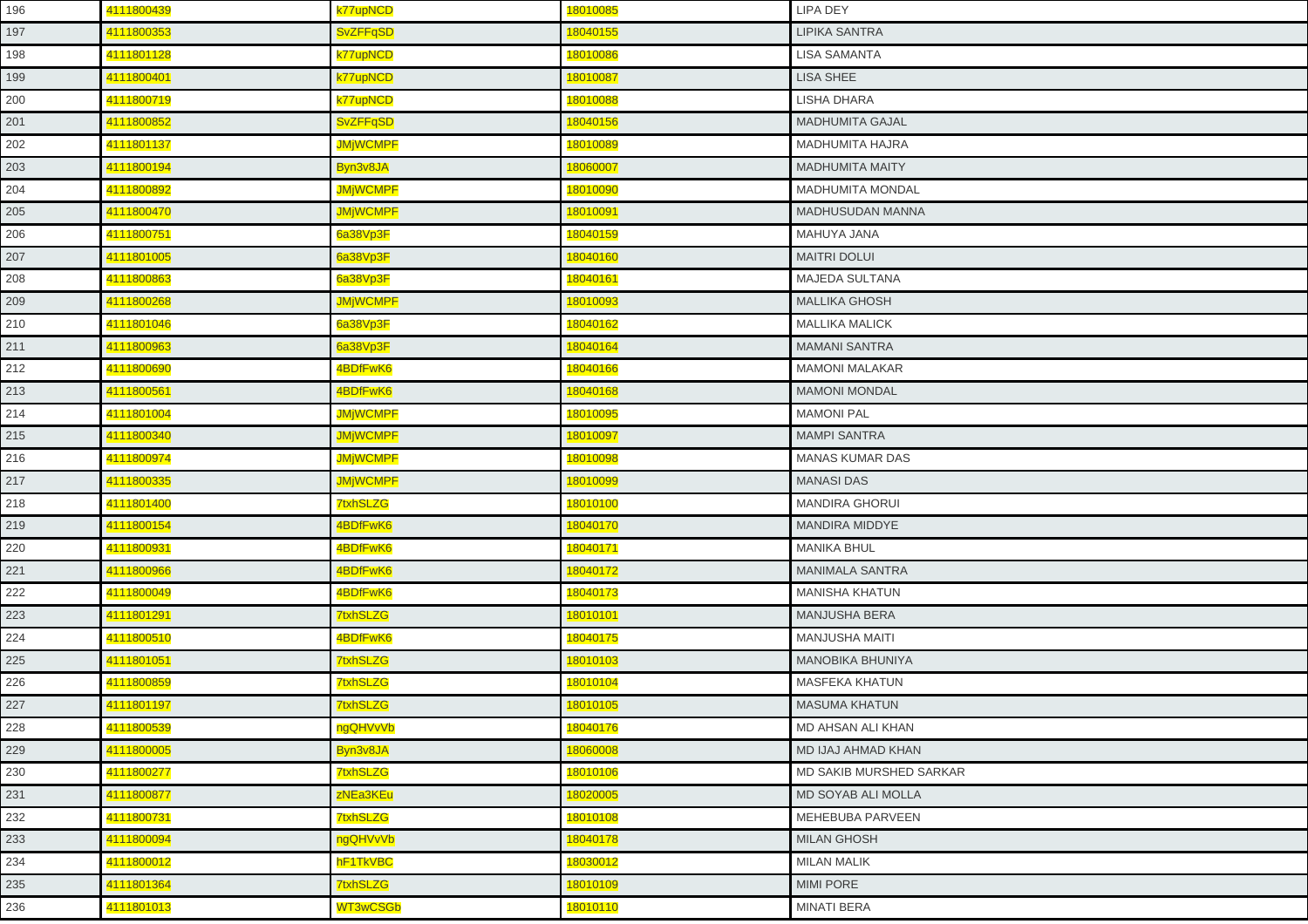| 237 | 4111800903 | <b>GmkeAUMD</b> | 18030013 | <b>MIRJA ASIF IQBAL</b>  |
|-----|------------|-----------------|----------|--------------------------|
| 238 | 4111801019 | ngQHVvVb        | 18040180 | MIRZA AMIRUL ISLAM       |
| 239 | 4111801383 | zNEa3KEu        | 18020006 | <b>MIRZA MD SHAKIL</b>   |
| 240 | 4111800072 | ngQHVvVb        | 18040181 | <b>MIRZA SAHINUR</b>     |
| 241 | 4111800749 | ngQHVvVb        | 18040182 | <b>MISBAUL DARGAHI</b>   |
| 242 | 4111800805 | ngQHVvVb        | 18040183 | MITA SADHUKHAN           |
| 243 | 4111801068 | <b>bHfVFBCL</b> | 18040184 | <b>MITALI BID</b>        |
| 244 | 4111801083 | <b>bHfVFBCL</b> | 18040185 | <b>MITALI MANDAL</b>     |
| 245 | 4111800201 | <b>XuSDkJQv</b> | 18020007 | MOLI DE                  |
| 246 | 4111801358 | <b>XuSDkJQv</b> | 18020008 | MOLLA AFROJ HOSSAIN      |
| 247 | 4111800014 | <b>bHfVFBCL</b> | 18040189 | <b>MOLLA ASIF</b>        |
| 248 | 4111801274 | <b>GmkeAUMD</b> | 18030014 | MOLLA SAKIL AHAMED       |
| 249 | 4111800826 | <b>bHfVFBCL</b> | 18040190 | <b>MOMTAJ KHATUN</b>     |
| 250 | 4111800029 | WT3wCSGb        | 18010111 | <b>MONALISA BHOWMICK</b> |
| 251 | 4111800546 | <b>bHfVFBCL</b> | 18040191 | <b>MONALISA MAITY</b>    |
| 252 | 4111801200 | WT3wCSGb        | 18010112 | MONALISA MANNA           |
| 253 | 4111800380 | <b>bHfVFBCL</b> | 18040192 | <b>MONALISHA JANA</b>    |
| 254 | 4111800867 | <b>bHfVFBCL</b> | 18040194 | MONIKA SADHUKHAN         |
| 255 | 4111801414 | WT3wCSGb        | 18010114 | MONISHA SAMANTA          |
| 256 | 4111801011 | WT3wCSGb        | 18010115 | <b>MOSLEMA KHATUN</b>    |
| 257 | 4111800778 | <b>bHfVFBCL</b> | 18040197 | <b>MOU CHATIK</b>        |
| 258 | 4111801297 | <b>ApuhUANM</b> | 18040198 | <b>MOU DUTTA</b>         |
| 259 | 4111801475 | WT3wCSGb        | 18010116 | <b>MOU PANDIT</b>        |
| 260 | 4111800513 | ApuhUANM        | 18040200 | <b>MOULI HAIT</b>        |
| 261 | 4111800077 | <b>ApuhUANM</b> | 18040201 | <b>MOULI SAMANTA</b>     |
| 262 | 4111800975 | ZdzrJ7VC        | 18060009 | <b>MOUMITA BERA</b>      |
| 263 | 4111800956 | ApuhUANM        | 18040205 | MOUMITA CHAKRABORTY      |
| 264 | 4111801473 | ApuhUANM        | 18040206 | <b>MOUMITA DAS</b>       |
| 265 | 4111800948 | <b>ApuhUANM</b> | 18040207 | <b>MOUMITA DOLUI</b>     |
| 266 | 4111800024 | ApuhUANM        | 18040209 | <b>MOUMITA GHOSH</b>     |
| 267 | 4111800687 | WT3wCSGb        | 18010117 | <b>MOUMITA GHOSH</b>     |
| 268 | 4111801173 | Y8FK9zZP        | 18040210 | <b>MOUMITA MONDAL</b>    |
| 269 | 4111800838 | Y8FK9zZP        | 18040211 | <b>MOUMITA MONDAL</b>    |
| 270 | 4111801455 | WT3wCSGb        | 18010118 | <b>MOUMITA PAN</b>       |
| 271 | 4111801191 | Y8FK9zZP        | 18040212 | <b>MOUMITA PATRA</b>     |
| 272 | 4111801185 | Y8FK9zZP        | 18040215 | <b>MOUMITA SETH</b>      |
| 273 | 4111800484 | Y8FK9zZP        | 18040216 | <b>MOURITU DAGUR</b>     |
| 274 | 4111801261 | Y8FK9zZP        | 18040217 | MOUSUMI GHOSH            |
| 275 | 4111800124 | ey6YSRSc        | 18010119 | MOUSUMI MANNA            |
| 276 | 4111800147 | GmkeAUMD        | 18030015 | MRIGANKA MONDAL          |
| 277 | 4111800928 | Y8FK9zZP        | 18040220 | <b>MST PRINKYA</b>       |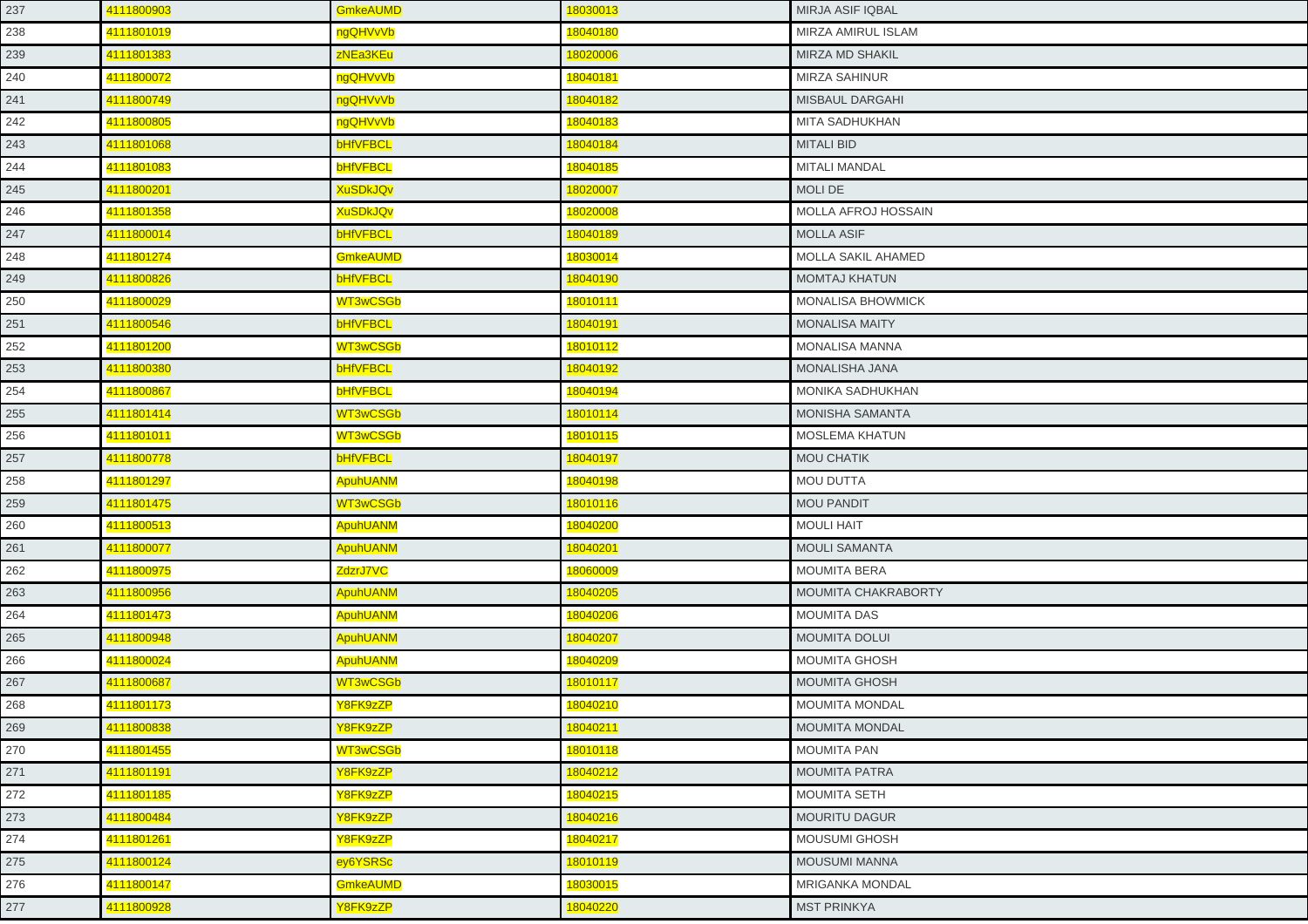| 278 | 4111801309 | ey6YSRSc        | 18010120         | MUNSHI FARJANA SULTANA |
|-----|------------|-----------------|------------------|------------------------|
| 279 | 4111800323 | ey6YSRSc        | 18010121         | MUNSHI INTAJUL HOSSAIN |
| 280 | 4111800292 | Nu3XUGGh        | 18040221         | MUNSHI MEHERAJ RAHAMAN |
| 281 | 4111800455 | Nu3XUGGh        | 18040222         | MUNSHI SAKER MAHAMMAD  |
| 282 | 4111800550 | ey6YSRSc        | 18010123         | MUNSHI SAYEB AKTAR     |
| 283 | 4111800994 | ey6YSRSc        | 18010122         | MUNSI MOMINA SULTANA   |
| 284 | 4111801125 | Nu3XUGGh        | 18040223         | MURSHIDA KHATUN        |
| 285 | 4111800847 | Nu3XUGGh        | 18040224         | <b>MUSKAN KHATUN</b>   |
| 286 | 4111801440 | ey6YSRSc        | 18010125         | NABANITA BANERJEE      |
| 287 | 4111801279 | Nu3XUGGh        | 18040225         | <b>NABANITA DAS</b>    |
| 288 | 4111800559 | Nu3XUGGh        | 18040226         | NAIMA SULTANA          |
| 289 | 4111800714 | Nu3XUGGh        | 18040227         | NAJIA SULTANA          |
| 290 | 4111800432 | ey6YSRSc        | 18010126         | <b>NAJMIN KHATUN</b>   |
| 291 | 4111800637 | 36jk9FSk        | 18040228         | NAMITA KARAK           |
| 292 | 4111800960 | 36jk9FSk        | 18040229         | <b>NANDITA MAJI</b>    |
| 293 | 4111800544 | 36jk9FSk        | 18040231         | <b>NARGIS PARVEEN</b>  |
| 294 | 4111800240 | 36jk9FSk        | 18040233         | <b>NARGIS PARVIN</b>   |
| 295 | 4111801246 | 36jk9FSk        | 18040235         | <b>NASIMA KHATUN</b>   |
| 296 | 4111801393 | 36jk9FSk        | 18040237         | <b>NASRIN KHATUN</b>   |
| 297 | 4111800515 | ey6YSRSc        | 18010127         | <b>NASRIN PARVIN</b>   |
| 298 | 4111801342 | <b>GmkeAUMD</b> | 18030016         | <b>NAYAN GHORUI</b>    |
| 299 | 4111800756 | 36jk9FSk        | 18040240         | NAYAN TARA KHATUN      |
| 300 | 4111800083 | 9ZG3CYzM        | 18010128         | <b>NEHA BHOWMICK</b>   |
| 301 | 4111800845 | 9ZG3CYzM        | 18010129         | <b>NEHA GHANTA</b>     |
| 302 | 4111800101 | neha@1234       | 18010130         | <b>NEHA KARMAKAR</b>   |
| 303 | 4111801361 | 9ZG3CYzM        | 18010131         | <b>NEHA PARVEEN</b>    |
| 304 | 4111800898 | vUwMhE3m        | 18040242         | <b>NEHA PRAMANIK</b>   |
| 305 | 4111800682 | 9ZG3CYzM        | 18010132         | <b>NEHA SAMANTA</b>    |
| 306 | 4111700470 | b2gC6rVp        | 17010132         | <b>NEHA SAMANTA</b>    |
| 307 | 4111801378 | vUwMhE3m        | 18040244         | NIBEDITA NANDI         |
| 308 | 4111800549 | 9ZG3CYzM        | 18010133         | NIBEDITA SAMANTA       |
| 309 | 4111801343 | tETyRXKP        | <u> 18010134</u> | NIGAR SULTANA          |
| 310 | 4111800440 | tETyRXKP        | 18010135         | NIHA JANA              |
| 311 | 4111801029 | vUwMhE3m        | 18040245         | NILIMA KOTAL           |
| 312 | 4111800581 | GmkeAUMD        | 18030017         | NIRMALYA PAL           |
| 313 | 4111801090 | vUwMhE3m        | 18040246         | NISHA DINDA            |
| 314 | 4111800675 | vUwMhE3m        | 18040247         | <b>NISHA MAITY</b>     |
| 315 | 4111801119 | vUwMhE3m        | 18040248         | NOBANITA MONDAL        |
| 316 | 4111800568 | tETyRXKP        | 18010136         | <b>NOURIN NAHAR</b>    |
| 317 | 4111800349 | <b>GmkeAUMD</b> | 18030018         | NOURINNESHA KHATUN     |
| 318 | 4111800448 | vUwMhE3m        | 18040249         | NURTAJ KHATUN          |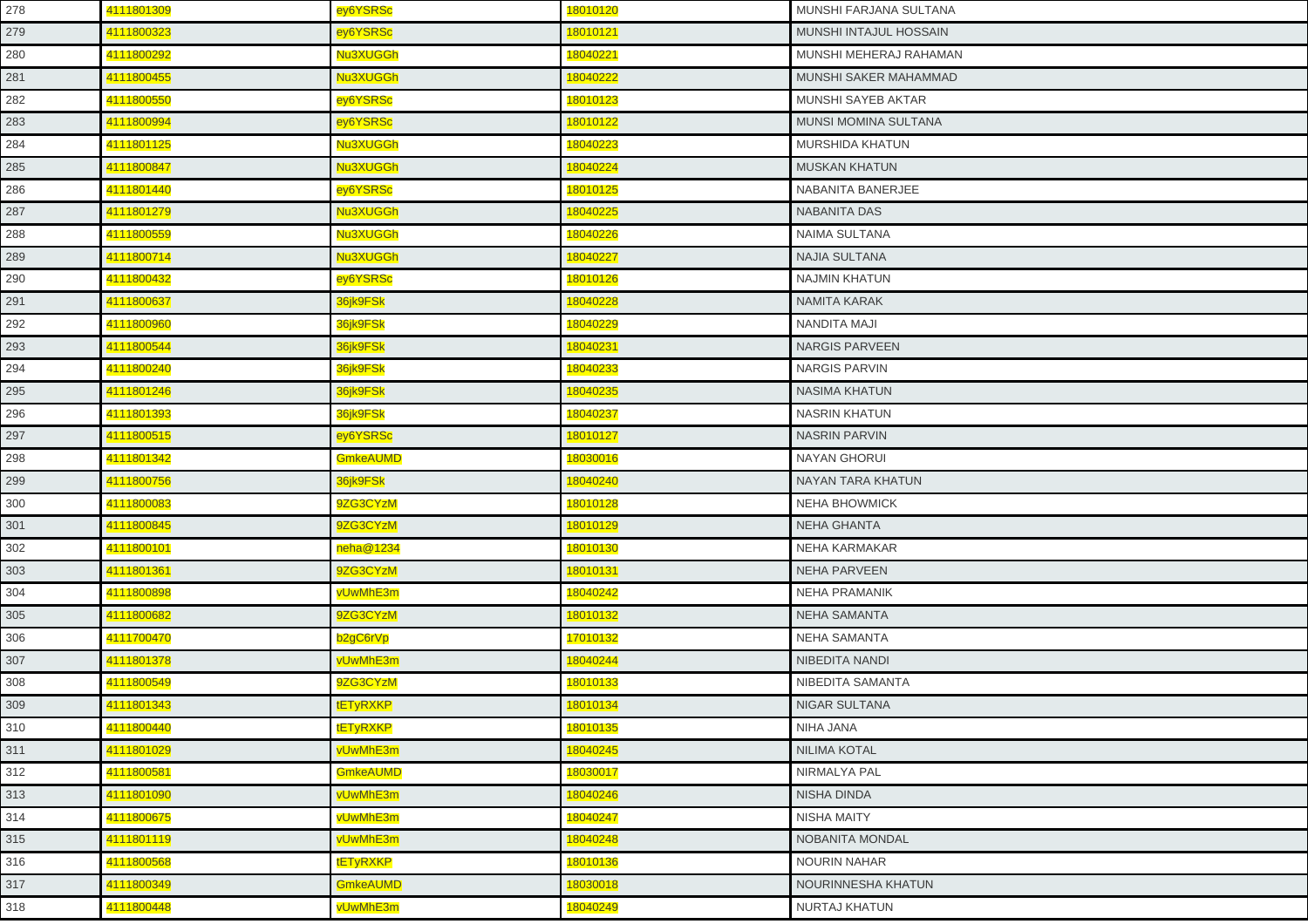| 319 | 4111801122 | ZdzrJ7VC              | 18060010 | <b>OISHANI DWARI</b>     |
|-----|------------|-----------------------|----------|--------------------------|
| 320 | 4111800394 | f <sub>2</sub> Z9LKV  | 18040250 | ONKAR CHAKRABORTY        |
| 321 | 4111800713 | <b>if2Z9LKV</b>       | 18040251 | PALLABI KOLEY            |
| 322 | 4111800418 | if2Z9LKV              | 18040252 | PALLABI KUNTI            |
| 323 | 4111800557 | if2Z9LKV              | 18040253 | PALLABI MONDAL           |
| 324 | 4111801444 | tETyRXKP              | 18010137 | PALLABI PORE             |
| 325 | 4111800031 | tETyRXKP              | 18010138 | PAMPA GHOSH              |
| 326 | 4111800449 | tETyRXKP              | 18010141 | PAPIYA DUTTA             |
| 327 | 4111801445 | tETyRXKP              | 18010143 | PAPIYA POREL             |
| 328 | 4111801124 | Rk516WWQ              | 18010144 | PARAMITA DAS             |
| 329 | 4111800235 | Rk516WWQ              | 18010145 | PARAMITA DAS             |
| 330 | 4111800733 | Rk516WWQ              | 18010147 | PAROMITA JANA            |
| 331 | 4111800865 | jf2Z9LKV              | 18040256 | PAYEL ADHIKARY           |
| 332 | 4111801201 | Rk516WWQ              | 18010149 | PAYEL BERA               |
| 333 | 4111801110 | Rk516WWQ              | 18010150 | PAYEL DHARA              |
| 334 | 4111800155 | jf2Z9LKV              | 18040257 | PAYEL DOLUI              |
| 335 | 4111801172 | Rk516WWQ              | 18010152 | PAYEL ROY                |
| 336 | 4111800661 | Rk516WWQ              | 18010153 | <b>PAYEL SAMUI</b>       |
| 337 | 4111800360 | if2Z9LKV              | 18040259 | <b>PAYEL TUNG</b>        |
| 338 | 4111800718 | H16nhKWX              | 18040260 | PIASHA GHOSH             |
| 339 | 4111801359 | FLx1R3Dk              | 18010155 | <b>PIKU KUREL</b>        |
| 340 | 4111800115 | FLx1R3Dk              | 18010156 | PINKI JANA               |
| 341 | 4111801268 | H16nhKWX              | 18040261 | PINKI KHAN               |
| 342 | 4111801158 | H16nhKWX              | 18040262 | <b>PINKI PAL</b>         |
| 343 | 4111801409 | FLx1R3Dk              | 18010157 | PINTU MAJHI              |
| 344 | 4111800996 | H16nhKWX              | 18040264 | PIYALI BERA              |
| 345 | 4111800437 | H16nhKWX              | 18040265 | PIYALI NANDI             |
| 346 | 4111800590 | FLx1R3Dk              | 18010159 | POOJA PANJA              |
| 347 | 4111800130 | FLx1R3Dk              | 18010160 | POULAMI BANERJEE         |
| 348 | 4111800613 | H16nhKWX              | 18040267 | POULAMI DEY              |
| 349 | 4111800886 | FLx1R3Dk              | 18010161 | POULAMI GHOSH            |
| 350 | 4111800456 | FLx1R3Dk              | 18010162 | POULAMI MONDAL           |
| 351 | 4111800127 | 4sJA62Pm              | 18010163 | POULAMI RANA             |
| 352 | 4111801382 | <b>XuSDkJQv</b>       | 18020010 | PRADIP BERA              |
| 353 | 4111801266 | 4sJA62Pm              | 18010164 | <b>PRADIP KUMAR PAUL</b> |
| 354 | 4111800431 | 4sJA62Pm              | 18010165 | <b>PRADIP NANDI</b>      |
| 355 | 4111801371 | 4sJA62Pm              | 18010166 | PRAGATI KARMAKAR         |
| 356 | 4111800630 | 4sJA62Pm              | 18010167 | PRAHALAD CHOWDHURY       |
| 357 | 4111800002 | H16nhKWX              | 18040268 | PRAKASH DEY              |
| 358 | 4111701340 | b <sub>2g</sub> C6rVp | 17010159 | <b>PRANTICK JASU</b>     |
| 359 | 4111800976 | xmFA8SDs              | 18040270 | PRARTHANA MANDAL         |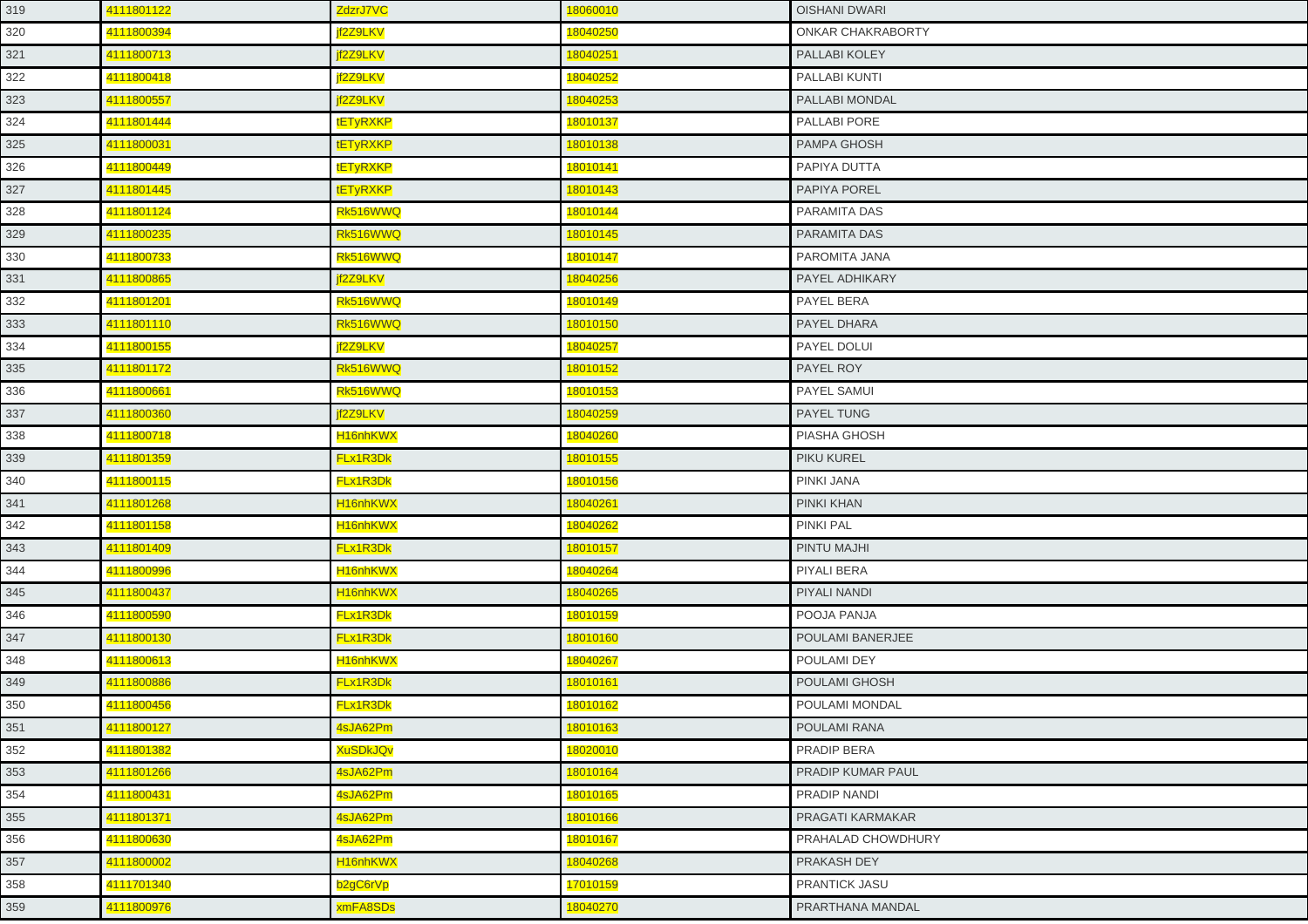| 360 | 4111800556 | 4sJA62Pm        | 18010168 | <b>PRATIMA POREL</b>    |
|-----|------------|-----------------|----------|-------------------------|
| 361 | 4111800889 | xmFA8SDs        | 18040271 | PRATIMA SAMANTA         |
| 362 | 4111800639 | 4sJA62Pm        | 18010169 | PRAVATI KARMAKAR        |
| 363 | 4111801195 | xmFA8SDs        | 18040272 | <b>PREMA NANDI</b>      |
| 364 | 4111800767 | <b>XuSDkJQv</b> | 18020011 | PRITAM KUNDU            |
| 365 | 4111800519 | 4sJA62Pm        | 18010170 | PRITAM MONDAL           |
| 366 | 4111801379 | xmFA8SDs        | 18040273 | PRITHA PAL              |
| 367 | 4111800676 | m3V2e1Zp        | 18010171 | PRITHA PRATIMA JANA     |
| 368 | 4111801272 | xmFA8SDs        | 18040274 | PRITI DHARA             |
| 369 | 4111801367 | xmFA8SDs        | 18040275 | PRITI PAL               |
| 370 | 4111801101 | m3V2e1Zp        | 18010173 | PRITI ROY               |
| 371 | 4111801271 | xmFA8SDs        | 18040276 | PRITIKA PANDIT          |
| 372 | 4111801363 | V7S2hRPu        | 18040279 | PRIYA DOLUI             |
| 373 | 4111800684 | m3V2e1Zp        | 18010174 | PRIYA GHANTI            |
| 374 | 4111801159 | V7S2hRPu        | 18040280 | PRIYA JANA              |
| 375 | 4111801054 | <b>GmkeAUMD</b> | 18030019 | <b>PRIYA MAITY</b>      |
| 376 | 4111801449 | m3V2e1Zp        | 18010175 | PRIYA MONDAL            |
| 377 | 4111800629 | dM5qyQZv        | 18040281 | <b>PRIYA PAL</b>        |
| 378 | 4111800495 | m3V2e1Zp        | 18010176 | PRIYA PANJA             |
| 379 | 4111800941 | dM5qyQZv        | 18040283 | PRIYA POREL             |
| 380 | 4111801190 | m3V2e1Zp        | 18010178 | PRIYABRATA CHAKRABORTY  |
| 381 | 4111800163 | sTH4xVS6        | 18040298 | PRIYANKA SHEE           |
| 382 | 4111800026 | m3V2e1Zp        | 18010179 | PRIYANKA ATA            |
| 383 | 4111800761 | dM5qyQZv        | 18040285 | PRIYANKA BERA           |
| 384 | 4111800965 | dM5qyQZv        | 18040286 | PRIYANKA CHAKRABORTY    |
| 385 | 4111801149 | dM5qyQZv        | 18040289 | PRIYANKA MALIK          |
| 386 | 4111800745 | 81wChWG4        | 18040290 | PRIYANKA MALIK          |
| 387 | 4111800199 | 81wChWG4        | 18040291 | <b>PRIYANKA MALLICK</b> |
| 388 | 4111800810 | 81wChWG4        | 18040292 | PRIYANKA MANNA          |
| 389 | 4111800435 | m3V2e1Zp        | 18010180 | PRIYANKA MANNA          |
| 390 | 4111800807 | axna68GX        | 18010181 | PRIYANKA PAL            |
| 391 | 4111800500 | axna68GX        | 18010182 | PRIYANKA PANDIT         |
| 392 | 4111800092 | axna68GX        | 18010183 | PRIYANKA PATRA          |
| 393 | 4111801078 | 81wChWG4        | 18040293 | PRIYANKA RANA           |
| 394 | 4111800589 | 81wChWG4        | 18040294 | PRIYANKA ROY            |
| 395 | 4111800923 | 81wChWG4        | 18040295 | PRIYANKA SADHUKHAN      |
| 396 | 4111800883 | sTH4xVS6        | 18040297 | PRIYANKA SAMANTA        |
| 397 | 4111800289 | axna68GX        | 18010184 | PRIYARANJAN ADHIKARY    |
| 398 | 4111800265 | axna68GX        | 18010185 | PRODYUT CHANAK          |
| 399 | 4111800105 | sTH4xVS6        | 18040299 | <b>PROTIMA GHOSH</b>    |
| 400 | 4111800436 | axna68GX        | 18010186 | PUJA BHUKTA             |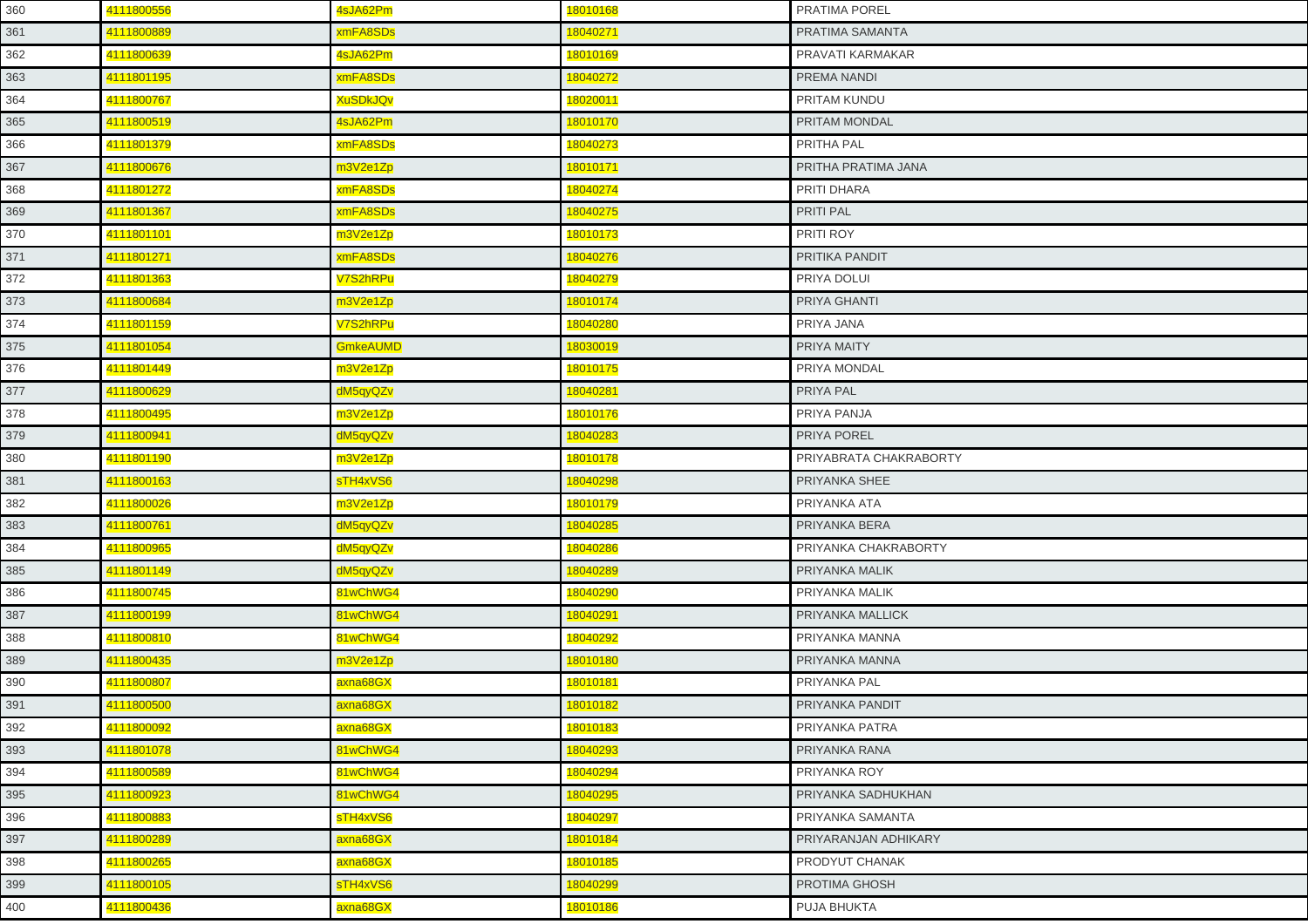| 401 | 4111800698 | axna68GX              | 18010187 | <b>PUJA DAS</b>        |
|-----|------------|-----------------------|----------|------------------------|
| 402 | 4111801425 | sTH4xVS6              | 18040303 | PUJA GHOSH             |
| 403 | 4111801082 | 56yHPTXF              | 18030020 | <b>PUJA KUNDU</b>      |
| 404 | 4111801457 | sTH4xVS6              | 18040304 | PUJA MAITY             |
| 405 | 4111801338 | sTH4xVS6              | 18040305 | PUJA MAKHAL            |
| 406 | 4111800564 | sTH4xVS6              | 18040306 | PUJA MIDDYA            |
| 407 | 4111801026 | PyVsMU48              | 18040307 | PUJA MONDAL            |
| 408 | 4111800566 | PyVsMU48              | 18040308 | PUJA MONDAL            |
| 409 | 4111800721 | PyVsMU48              | 18040309 | <b>PUJA PATRA</b>      |
| 410 | 4111801209 | PyVsMU48              | 18040310 | PURABI ADAK            |
| 411 | 4111800868 | PyVsMU48              | 18040312 | PURNABRATA SANTRA      |
| 412 | 4111801203 | PyVsMU48              | 18040313 | RABINA PARVIN          |
| 413 | 4111800601 | PyVsMU48              | 18040314 | RAHENA PARVIN          |
| 414 | 4111800482 | DZmEx2LC              | 18040315 | RAHUL ADHIKARI         |
| 415 | 4111800441 | zczCe7TZ              | 18010189 | RAHUL BATABYAL         |
| 416 | 4111801057 | ZdzrJ7VC              | 18060011 | RAHUL BERA             |
| 417 | 4111800319 | DZmEx2LC              | 18040316 | RAHUL PAL              |
| 418 | 4111801320 | zczCe7TZ              | 18010190 | <b>RAHUL SANTRA</b>    |
| 419 | 4111801290 | zczCe7TZ              | 18010191 | <b>RAHUL SARKAR</b>    |
| 420 | 4111800128 | zczCe7TZ              | 18010192 | RAHULDEV MISHRA        |
| 421 | 4111800611 | DZmEx2LC              | 18040317 | <b>RAISA MEHEJABIN</b> |
| 422 | 4111801333 | DZmEx2LC              | 18040319 | RAJESHWARI PATRA       |
| 423 | 4111800204 | DZmEx2LC              | 18040320 | <b>RAJESHWARI PORE</b> |
| 424 | 4111800141 | zczCe7TZ              | 18010193 | <b>RAJIB MALIK</b>     |
| 425 | 4111800188 | DZmEx2LC              | 18040322 | <b>RAJKUMAR POREL</b>  |
| 426 | 4111800739 | <mark>zczCe7TZ</mark> | 18010194 | RAKHI BATABYAL         |
| 427 | 4111800602 | DZmEx2LC              | 18040326 | <b>RAKHI DEY</b>       |
| 428 | 4111800817 | 2Ey6M1WD              | 18040327 | RAKHI MANNA            |
| 429 | 4111801374 | zczCe7TZ              | 18010195 | <b>RAKHI MONDAL</b>    |
| 430 | 4111801121 | 2Ey6M1WD              | 18040328 | RAM KRISHNA MULA       |
| 431 | 4111800879 | 2Ey6M1WD              | 18040329 | <b>RAMEN KANRAR</b>    |
| 432 | 4111800061 | pD6Q51Au              | 18010197 | <b>RANIMESH PAL</b>    |
| 433 | 4111800625 | 2Ey6M1WD              | 18040331 | <b>RATRI DHARA</b>     |
| 434 | 4111800502 | 56yHPTXF              | 18030023 | REETWIKA MONDAL        |
| 435 | 4111800755 | 2Ey6M1WD              | 18040333 | REHANA SULTANA         |
| 436 | 4111801014 | 2Ey6M1WD              | 18040334 | REHANA SULTANA         |
| 437 | 4111800434 | 2Ey6M1WD              | 18040336 | <b>REJEYA PARVIN</b>   |
| 438 | 4111800161 | pD6Q51Au              | 18010198 | <b>RESHMI DWARI</b>    |
| 439 | 4111800447 | pD6Q51Au              | 18010199 | <b>RESMA PARVEEN</b>   |
| 440 | 4111800134 | pD6Q51Au              | 18010200 | <b>RIJU GHOSH</b>      |
| 441 | 4111801107 | <b>R65dx7D7</b>       | 18040337 | RIKTA CHAKRABORTY      |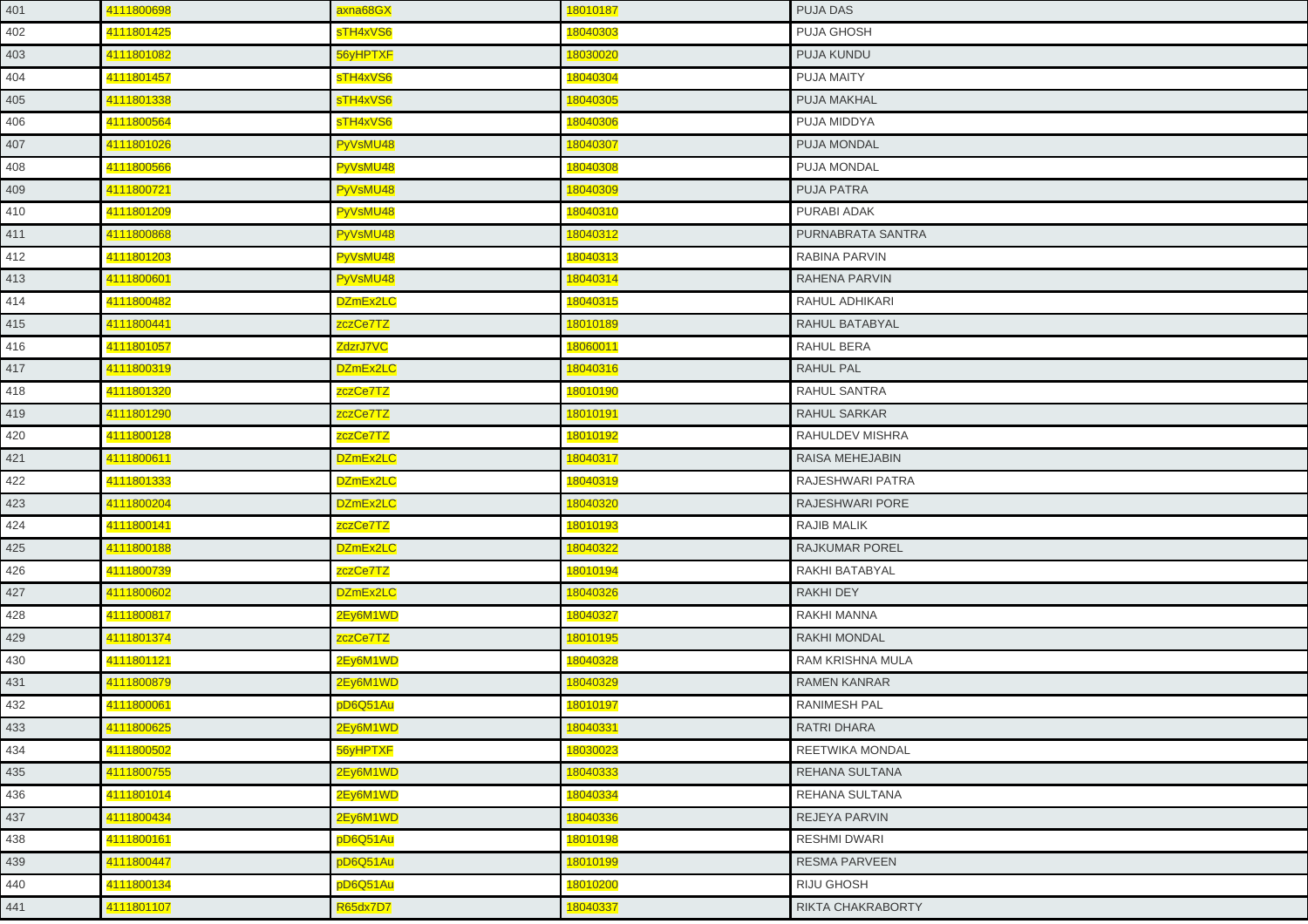| 442 | 4111801341 | ZdzrJ7VC        | 18060013 | <b>RIKTAM GHOSH</b>      |
|-----|------------|-----------------|----------|--------------------------|
| 443 | 4111801348 | <b>R65dx7D7</b> | 18040338 | <b>RIMA BHUKTA</b>       |
| 444 | 4111800780 | pD6Q51Au        | 18010202 | RIMA DUTTA               |
| 445 | 4111801153 | ZdzrJ7VC        | 18060014 | <b>RIMA GHOSHAL</b>      |
| 446 | 4111800098 | pD6Q51Au        | 18010203 | RIMA MANNA               |
| 447 | 4111801412 | pD6Q51Au        | 18010204 | <b>RIMI SULTANA</b>      |
| 448 | 4111801163 | <b>R65dx7D7</b> | 18040340 | RIMITA BERA              |
| 449 | 4111800722 | pD6Q51Au        | 18010205 | <b>RIMPA CHAKRA</b>      |
| 450 | 4111801324 | <b>R65dx7D7</b> | 18040342 | <b>RIMPA DOLUI</b>       |
| 451 | 4111800487 | <b>R65dx7D7</b> | 18040343 | <b>RIMPA KAR</b>         |
| 452 | 4111801047 | 56yHPTXF        | 18030024 | <b>RIMPA MAJI</b>        |
| 453 | 4111801453 | <b>R65dx7D7</b> | 18040344 | <b>RIMPA MONDAL</b>      |
| 454 | 4111801021 | <b>R65dx7D7</b> | 18040347 | RINIKA CHAKRABORTY       |
| 455 | 4111800010 | Mjcce7Lv        | 18010207 | <b>RINIKA KAR</b>        |
| 456 | 4111801349 | 6LbGM6P6        | 18040348 | <b>RINKU BISUI</b>       |
| 457 | 4111800146 | Mjcce7Lv        | 18010208 | <b>RINKU MONDAL</b>      |
| 458 | 4111801037 | 6LbGM6P6        | 18040352 | <b>RINKU PAL</b>         |
| 459 | 4111800758 | 6LbGM6P6        | 18040353 | <b>RINKU PANDIT</b>      |
| 460 | 4111800381 | 6LbGM6P6        | 18040355 | <b>RISHA MONDAL</b>      |
| 461 | 4111801079 | Mjcce7Lv        | 18010209 | <b>RISHA SAMANTA</b>     |
| 462 | 4111800744 | 6LbGM6P6        | 18040356 | <b>RISHIKESH GHORUI</b>  |
| 463 | 4111800501 | 6LbGM6P6        | 18040357 | <b>RITA CHAKRABORTTY</b> |
| 464 | 4111800851 | ysp8151b        | 18040358 | <b>RITA KARMAKAR</b>     |
| 465 | 4111801327 | ysp8151b        | 18040359 | <b>RITAM DANA</b>        |
| 466 | 4111800053 | Mjcce7Lv        | 18010210 | <b>RITI ROY</b>          |
| 467 | 4111801206 | Mjcce7Lv        | 18010211 | <b>RITIKA BASU</b>       |
| 468 | 4111801169 | Mjcce7Lv        | 18010212 | RITIKA DUTTA             |
| 469 | 4111800633 | ysp8151b        | 18040360 | RITTIKA KOLEY            |
| 470 | 4111800697 | Mjcce7Lv        | 18010213 | <b>RITU GHORUI</b>       |
| 471 | 4111800835 | ysp8151b        | 18040361 | <b>RITU GHOSH</b>        |
| 472 | 4111801177 | ysp8151b        | 18040363 | RITUPA CHAKRABARTY       |
| 473 | 4111801389 | 54qEv3Wx        | 18010214 | RITWIKA SARDAR           |
| 474 | 4111800365 | 54qEv3Wx        | 18010215 | <b>RIYA BISWAS</b>       |
| 475 | 4111800444 | ysp8151b        | 18040367 | <b>RIYA BISWAS</b>       |
| 476 | 4111800663 | ysp8151b        | 18040368 | RIYA CHAKRABORTTY        |
| 477 | 4111800050 | <b>ZrWSedD6</b> | 18010222 | RIYA DE                  |
| 478 | 4111800403 | 54qEv3Wx        | 18010216 | <b>RIYA DENRE</b>        |
| 479 | 4111801423 | <b>nSVfL7HL</b> | 18040370 | <b>RIYA GHORUI</b>       |
| 480 | 4111801408 | nSVfL7HL        | 18040371 | <b>RIYA GHORUI</b>       |
| 481 | 4111800820 | nSVfL7HL        | 18040372 | <b>RIYA GHOSH</b>        |
| 482 | 4111800016 | ZdzrJ7VC        | 18060016 | <b>RIYA GHOSH</b>        |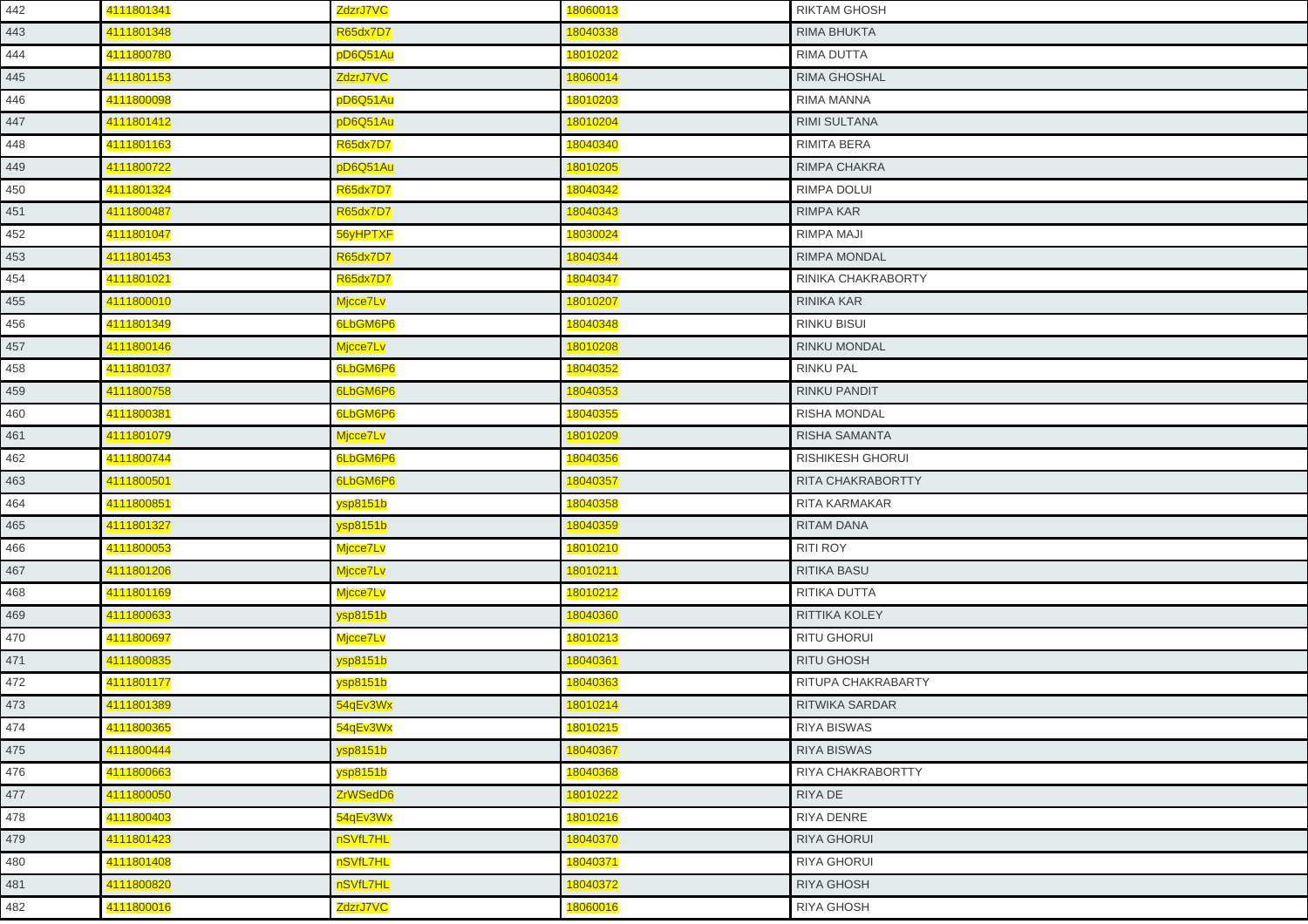| 483 | 4111801048 | 54qEv3Wx        | 18010217 | <b>RIYA KUNDU</b>     |
|-----|------------|-----------------|----------|-----------------------|
| 484 | 4111800272 | 54qEv3Wx        | 18010218 | <b>RIYA MAITY</b>     |
| 485 | 4111800893 | nSVfL7HL        | 18040373 | <b>RIYA MANNA</b>     |
| 486 | 4111800995 | nSVfL7HL        | 18040375 | <b>RIYA MONDAL</b>    |
| 487 | 4111801076 | nSVfL7HL        | 18040376 | <b>RIYA MONDAL</b>    |
| 488 | 4111801150 | 54qEv3Wx        | 18010219 | <b>RIYA MONDAL</b>    |
| 489 | 4111800693 | 54qEv3Wx        | 18010221 | <b>RIYA SANTRA</b>    |
| 490 | 4111801081 | ZrWSedD6        | 18010223 | <b>ROHAN BERA</b>     |
| 491 | 4111800542 | Lx7J13TM        | 18040381 | ROMA BERA             |
| 492 | 4111801085 | ZrWSedD6        | 18010224 | <b>ROMA GUCHHAIT</b>  |
| 493 | 4111800726 | Lx7J13TM        | 18040382 | <b>ROMA SAMANTA</b>   |
| 494 | 4111801022 | Lx7J13TM        | 18040383 | ROMANA KHATUN         |
| 495 | 4111800291 | <b>ZrWSedD6</b> | 18010225 | <b>ROWSONA KHATUN</b> |
| 496 | 4111801238 | Lx7J13TM        | 18040387 | RUBINA YEASMIN        |
| 497 | 4111801334 | ZrWSedD6        | 18010226 | RUBIYA KHATUN         |
| 498 | 4111801263 | Lx7J13TM        | 18040388 | RUDRA PALUI           |
| 499 | 4111800018 | ZrWSedD6        | 18010227 | RUKSARA KHATUN        |
| 500 | 4111800652 | Lx7J13TM        | 18040389 | RUMA KHATUN           |
| 501 | 4111801439 | ZrWSedD6        | 18010228 | <b>RUMKI DUTTA</b>    |
| 502 | 4111800307 | h58eucP8        | 18010229 | <b>RUMPA BERA</b>     |
| 503 | 4111800106 | Lx7J13TM        | 18040391 | <b>RUPA DHARA</b>     |
| 504 | 4111800706 | 9cd5a94P        | 18040392 | RUPSHA KUNDU          |
| 505 | 4111800195 | h58eucP8        | 18010230 | SABANA AZMI           |
| 506 | 4111801242 | 9cd5a94P        | 18040393 | <b>SABANA KHATUN</b>  |
| 507 | 4111800593 | 9cd5a94P        | 18040394 | <b>SABINA AFROSE</b>  |
| 508 | 4111800860 | 9cd5a94P        | 18040395 | <b>SABINA IASMIN</b>  |
| 509 | 4111801392 | 9cd5a94P        | 18040397 | <b>SABITA MONDAL</b>  |
| 510 | 4111801459 | h58eucP8        | 18010231 | <b>SABNAM KHATUN</b>  |
| 511 | 4111800656 | 9cd5a94P        | 18040398 | <b>SABNAM YASMIN</b>  |
| 512 | 4111800548 | 9cd5a94P        | 18040399 | <b>SABRIN KHATUN</b>  |
| 513 | 4111800386 | YDLh1bLh        | 18040400 | <b>SAGAR DOLUI</b>    |
| 514 | 4111800411 | YDLh1bLh        | 18040401 | <b>SAGAR MANNA</b>    |
| 515 | 4111800779 | YDLh1bLh        | 18040403 | SAHANAJ PARBHIN       |
| 516 | 4111800516 | h58eucP8        | 18010232 | <b>SAHANAJ PARVIN</b> |
| 517 | 4111801304 | h58eucP8        | 18010233 | <b>SAHEB SANTRA</b>   |
| 518 | 4111800584 | YDLh1bLh        | 18040405 | <b>SAHINA PARVIN</b>  |
| 519 | 4111800149 | YDLh1bLh        | 18040406 | <b>SAHINA PERVIN</b>  |
| 520 | 4111800531 | YDLh1bLh        | 18040409 | <b>SAIKAT MAJI</b>    |
| 521 | 4111800299 | h58eucP8        | 18010234 | <b>SAIKAT PAL</b>     |
| 522 | 4111801094 | <b>XuSDkJQv</b> | 18020013 | <b>SAIKAT PAL</b>     |
| 523 | 4111801023 | <b>XuSDkJQv</b> | 18020014 | <b>SAIKAT PAL</b>     |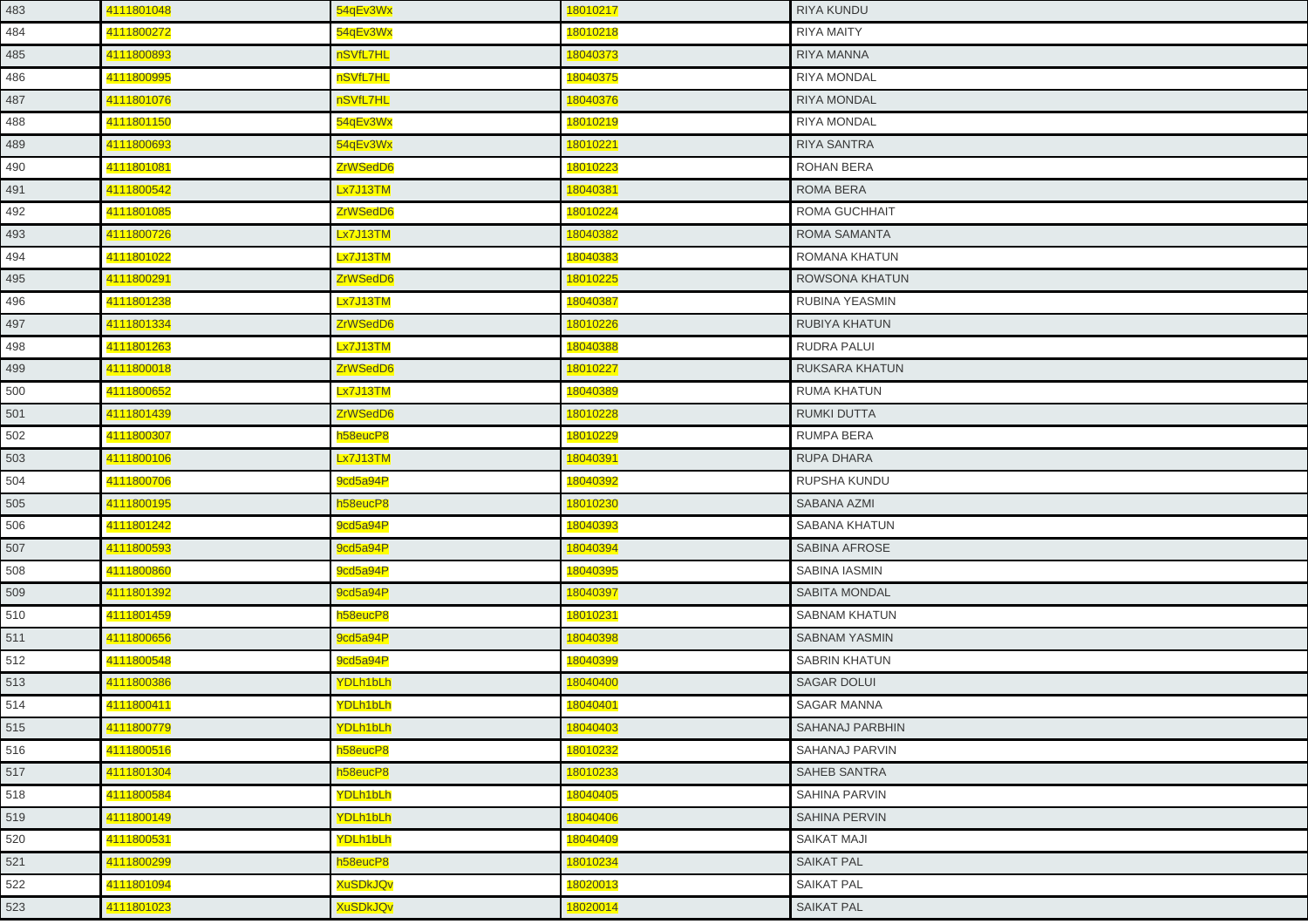| 524 | 4111800674 | h58eucP8        | 18010235 | <b>SAJIA NOURIN</b>         |
|-----|------------|-----------------|----------|-----------------------------|
| 525 | 4111801216 | <b>XuSDkJQv</b> | 18020016 | <b>SAKLIN MUSTAK</b>        |
| 526 | 4111800454 | gjXL6aWk        | 18040410 | <b>SALEHA KHATUN</b>        |
| 527 | 4111800567 | gjXL6aWk        | 18040411 | <b>SALEHA KHATUN</b>        |
| 528 | 4111800732 | GQeGJb19        | 18010236 | <b>SAMIMA KHATUN</b>        |
| 529 | 4111800433 | gjXL6aWk        | 18040415 | <b>SAMIMA PARVIN</b>        |
| 530 | 4111800891 | gjXL6aWk        | 18040417 | SAMIMA SULTANA              |
| 531 | 4111800980 | gjXL6aWk        | 18040421 | <b>SAMPA MALIK</b>          |
| 532 | 4111800828 | gjXL6aWk        | 18040422 | <b>SAMPA MALIK</b>          |
| 533 | 4111800279 | 56yHPTXF        | 18030026 | <b>SAMPA MITRA</b>          |
| 534 | 4111801356 | GQeGJb19        | 18010237 | <b>SAMPA PAL</b>            |
| 535 | 4111800914 | gjXL6aWk        | 18040425 | <b>SAMSUR NAHAR</b>         |
| 536 | 4111800480 | GQeGJb19        | 18010239 | SANCHAITA MAITRA            |
| 537 | 4111801171 | gjXL6aWk        | 18040426 | SANCHARI BANERJEE           |
| 538 | 4111800964 | 56yHPTXF        | 18030027 | SANCHAYITA MAJI             |
| 539 | 4111801142 | GQeGJb19        | 18010240 | <b>SANCHITA MAJHI</b>       |
| 540 | 4111800665 | 3KqYZhDU        | 18040427 | <b>SANCHITA MALIK</b>       |
| 541 | 4111800317 | GQeGJb19        | 18010241 | <b>SANGEETA GHORUI</b>      |
| 542 | 4111801431 | <b>3KqYZhDU</b> | 18040429 | <b>SANGITA GHORUI</b>       |
| 543 | 4111800615 | GQeGJb19        | 18010242 | <b>SANGITA MAITY</b>        |
| 544 | 4111801072 | 3KqYZhDU        | 18040430 | <b>SANGITA MONDAL</b>       |
| 545 | 4111801277 | GQeGJb19        | 18010243 | <b>SANGITA PANDIT</b>       |
| 546 | 4111801093 | 3KqYZhDU        | 18040431 | SANGITA SANTRA              |
| 547 | 4111800344 | GQeGJb19        | 18010244 | <b>SANHITA PAL</b>          |
| 548 | 4111800597 | <b>3KgYZhDU</b> | 18040432 | <b>SANIYA KHATUN</b>        |
| 549 | 4111800427 | <b>3KqYZhDU</b> | 18040433 | SANJANA SAMANTA             |
| 550 | 4111800274 | <b>wbMUuhHD</b> | 18010245 | <b>SANJIB MALICK</b>        |
| 551 | 4111800900 | ZdzrJ7VC        | 18060018 | <b>SANJIB MONDAL</b>        |
| 552 | 4111801328 | f145AH2x        | 18020017 | SANJIB SAMANTA              |
| 553 | 4111801009 | <b>wbMUuhHD</b> | 18010246 | <b>SANJIBITA AGAMBAGISH</b> |
| 554 | 4111800899 | vrBk6gQV        | 18040435 | SANJIDA AFRIN               |
| 555 | 4111801178 | wbMUuhHD        | 18010247 | <b>SANJOY BUDUK</b>         |
| 556 | 4111800362 | vrBk6gQV        | 18040439 | <b>SANTANU DANA</b>         |
| 557 | 4111800232 | vrBk6gQV        | 18040440 | <b>SANTU DOLUI</b>          |
| 558 | 4111801415 | vrBk6gQV        | 18040441 | <b>SANTU PATRA</b>          |
| 559 | 4111800168 | <b>wbMUuhHD</b> | 18010248 | <b>SAPNAM SULTANA</b>       |
| 560 | 4111801387 | vrBk6gQV        | 18040444 | SARATHI MONDAL              |
| 561 | 4111800245 | vrBk6gQV        | 18040448 | SASHI KANTA HAIT            |
| 562 | 4111800336 | wbMUuhHD        | 18010249 | <b>SASTHI DUTTA</b>         |
| 563 | 4111801126 | vrBk6gQV        | 18040449 | <b>SATHI BHOWMICK</b>       |
| 564 | 4111801478 | wbMUuhHD        | 18010250 | <b>SATHI PAL</b>            |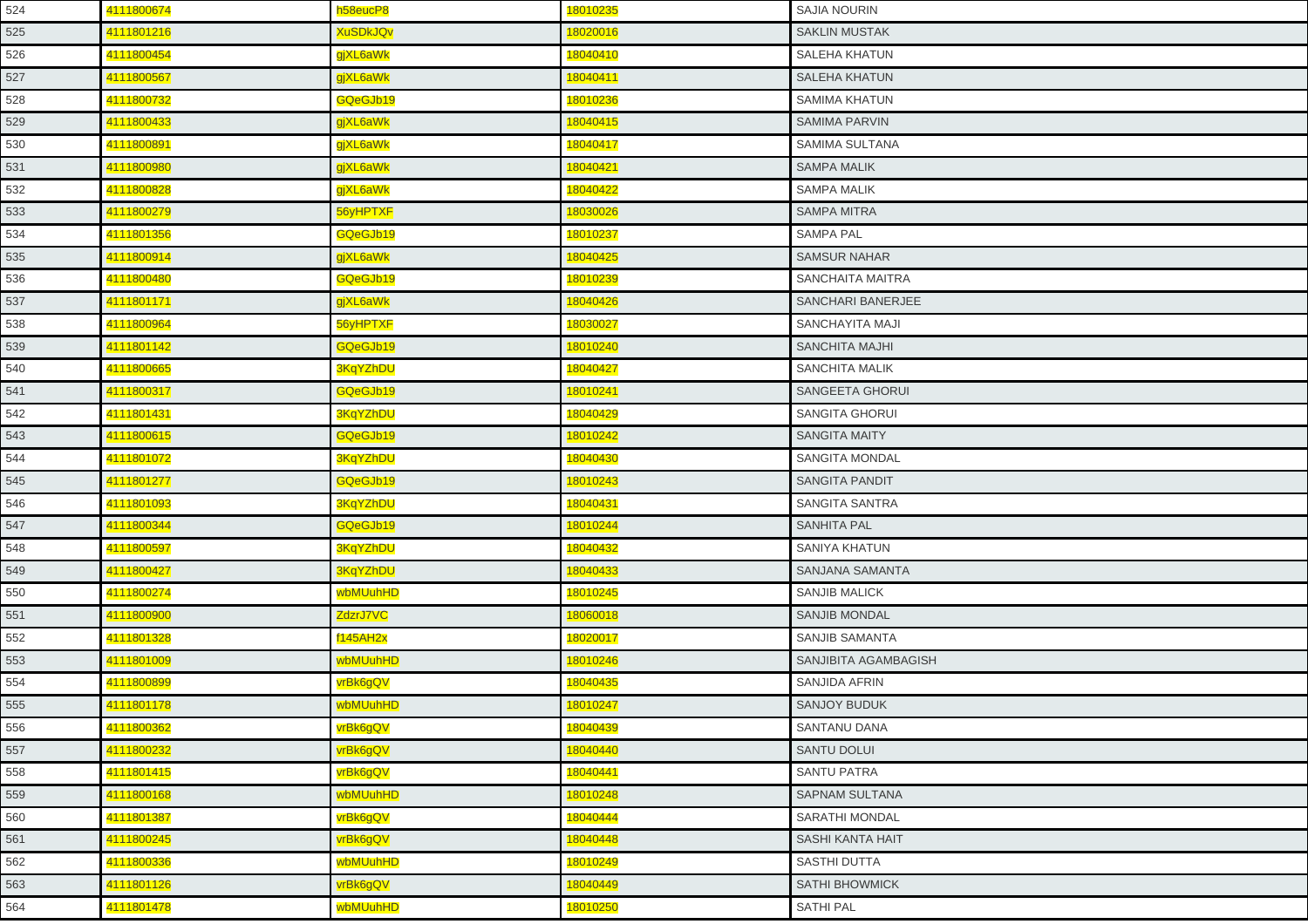| 565 | 4111800518 | wbMUuhHD        | 18010251 | <b>SAUMEN CHAKRABORTY</b>  |
|-----|------------|-----------------|----------|----------------------------|
| 566 | 4111800377 | <b>UWYgJgTF</b> | 18010253 | SAYAN KUMAR KAYRA          |
| 567 | 4111801365 | 56yHPTXF        | 18030029 | <b>SAYAN MONDAL</b>        |
| 568 | 4111800467 | 56yHPTXF        | 18030030 | <b>SAYANTAN PAN</b>        |
| 569 | 4111800407 | T5NNqe1X        | 18040451 | <b>SAYANTIKA MAITY</b>     |
| 570 | 4111800224 | hYMSY66D        | 18060020 | <b>SEKHAR SINGHA ROY</b>   |
| 571 | 4111801236 | T5NNqe1X        | 18040452 | <b>SEULI BAG</b>           |
| 572 | 4111800219 | UWYgJgTF        | 18010254 | <b>SHAMPA GOSWAMI</b>      |
| 573 | 4111800400 | <b>UWYgJgTF</b> | 18010255 | <b>SHAMPA HAZRA</b>        |
| 574 | 4111801073 | T5NNqe1X        | 18040453 | SHAMPA PARAMANIK           |
| 575 | 4111801033 | T5NNqe1X        | 18040454 | <b>SHARMILA MAITY</b>      |
| 576 | 4111800822 | T5NNqe1X        | 18040455 | <b>SHARMINA KHATUN</b>     |
| 577 | 4111800636 | <b>UWYgJgTF</b> | 18010256 | <b>SHATASRI PAL</b>        |
| 578 | 4111800655 | T5NNqe1X        | 18040456 | <b>SHEULI KUNDU</b>        |
| 579 | 4111801086 | T5NNqe1X        | 18040457 | <b>SHIBANI SANTRA</b>      |
| 580 | 4111801472 | Hwe16nHs        | 18040458 | <b>SHILA DOLUI</b>         |
| 581 | 4111800553 | UWYgJgTF        | 18010258 | SHILPA DOGRA               |
| 582 | 4111800511 | Hwe16nHs        | 18040459 | SHILPA JANA                |
| 583 | 4111801155 | Us4VzZE6        | 18030031 | <b>SHILPA ROY</b>          |
| 584 | 4111800896 | UWYgJgTF        | 18010260 | SHILPA SAMANTA             |
| 585 | 4111800078 | Hwe16nHs        | 18040462 | <b>SHILPA TUNG</b>         |
| 586 | 4111801360 | Hwe16nHs        | 18040463 | SHILPITA BAYEN             |
| 587 | 4111800662 | <b>UWYgJgTF</b> | 18010261 | <b>SHIPRA BHOWMICK</b>     |
| 588 | 4111800118 | Hwe16nHs        | 18040464 | SHIPRA DOLUI               |
| 589 | 4111801262 | Hwe16nHs        | 18040465 | SHIPRA KOLE                |
| 590 | 4111800705 | 6bsnqmTu        | 18040467 | SHIRSENDU MUKHERJEE        |
| 591 | 4111800618 | 6bsnqmTu        | 18040468 | <b>SHRABANI KHANRA</b>     |
| 592 | 4111800772 | JhrvuqA6        | 18010263 | <b>SHRABANI MOURI</b>      |
| 593 | 4111801300 | 6bsnqmTu        | 18040469 | <b>SHRABANTI BAG</b>       |
| 594 | 4111800286 | Us4VzZE6        | 18030032 | SHRABANTI MONDAL           |
| 595 | 4111800885 | <b>JhrvuqA6</b> | 18010264 | <b>SHRAYASI KANRAR</b>     |
| 596 | 4111800748 | 6bsnqmTu        | 18040470 | SHRESTHA BAG               |
| 597 | 4111800442 | <b>JhrvuqA6</b> | 18010265 | <b>SHREYA POREL</b>        |
| 598 | 4111801129 | <b>JhrvuqA6</b> | 18010266 | SHREYASI GHOSH             |
| 599 | 4111800850 | <b>JhrvuqA6</b> | 18010267 | SHUBHAM BHATTACHARYYA      |
| 600 | 4111801410 | 6bsnqmTu        | 18040471 | SHUVENDU DOLUI             |
| 601 | 4111800795 | 6bsnqmTu        | 18040472 | <b>SHYAMALI SAMANTA</b>    |
| 602 | 4111801106 | Us4VzZE6        | 18030033 | SHYAMAPADA DAS             |
| 603 | 4111800402 | <b>JhrvuqA6</b> | 18010268 | SHYAMSUNDAR ADAK           |
| 604 | 4111800791 | 6bsnqmTu        | 18040473 | <b>SIBANI MALIK</b>        |
| 605 | 4111800093 | pWDQDk5v        | 18040474 | <b>SIBASIS CHAKRABORTY</b> |
|     |            |                 |          |                            |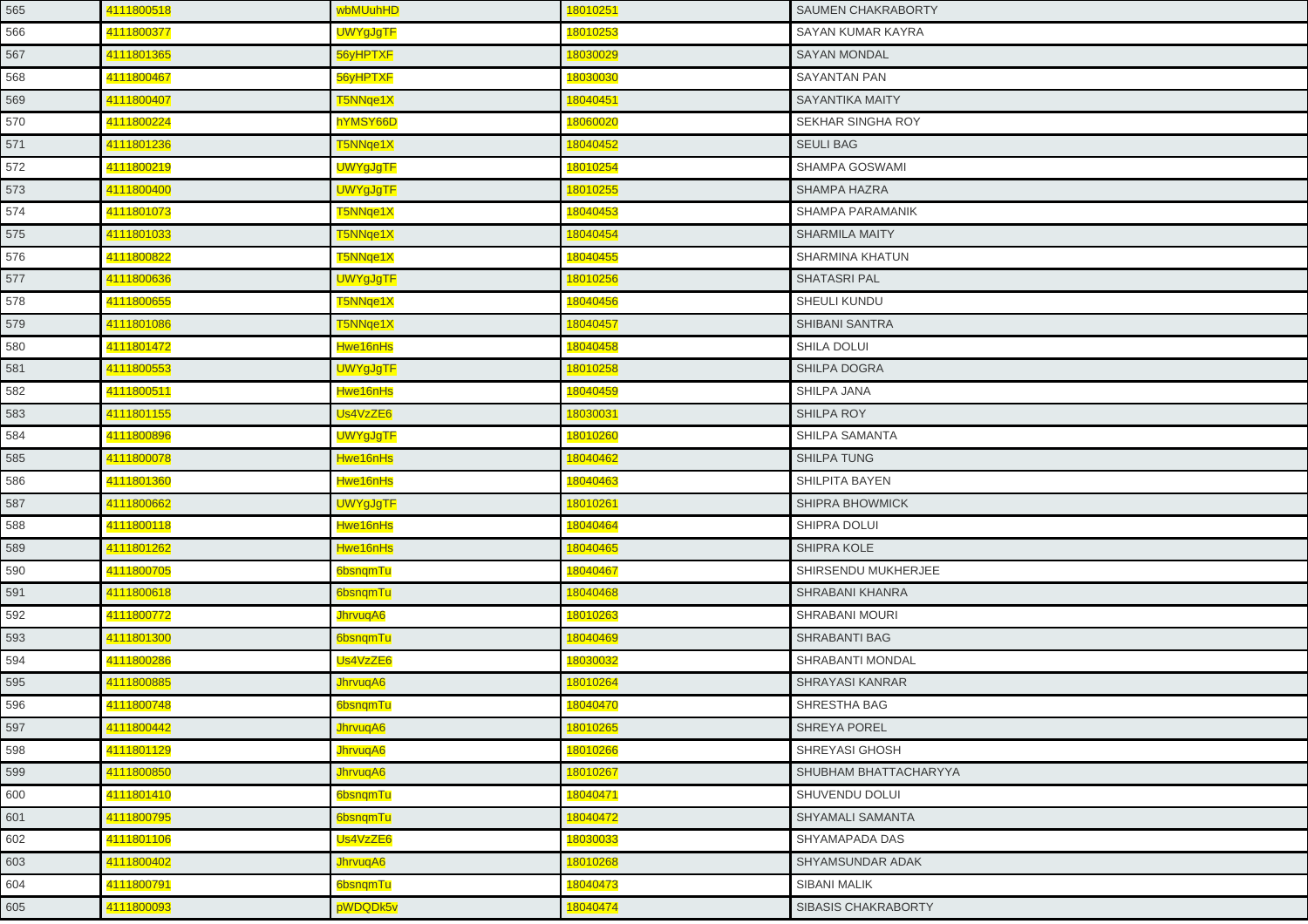| 606 | 4111800035 | pWDQDk5v            | 18040475 | <b>SILPA BAG</b>           |
|-----|------------|---------------------|----------|----------------------------|
| 607 | 4111800990 | pWDQDk5v            | 18040476 | <b>SILPA DOLUI</b>         |
| 608 | 4111801260 | pWDQDk5v            | 18040477 | <b>SILPA GAYEN</b>         |
| 609 | 4111801438 | <b>JhrvuqA6</b>     | 18010269 | <b>SILPA KUNDU</b>         |
| 610 | 4111801385 | <b>JhrvuqA6</b>     | 18010270 | <b>SILPA MONDAL</b>        |
| 611 | 4111801443 | pWDQDk5v            | 18040478 | <b>SILPA SAMANTA</b>       |
| 612 | 4111800420 | pWDQDk5v            | 18040480 | SIMA PAL                   |
| 613 | 4111801479 | 73CWJpLb            | 18010271 | <b>SIPRA PAL</b>           |
| 614 | 4111800095 | pWDQDk5v            | 18040482 | SK ABBASUDDIN ALAM         |
| 615 | 4111801292 | ch53ptM4            | 18040483 | <b>SK ABDUL AZIM</b>       |
| 616 | 4111800621 | ch53ptM4            | 18040485 | SK AHSANUL KADER           |
| 617 | 4111800824 | ch53ptM4            | 18040486 | <b>SK ARIF HOSSAIN</b>     |
| 618 | 4111800477 | ch53ptM4            | 18040487 | SK AYTESHAMUDDIN           |
| 619 | 4111801234 | f145AH2x            | 18020018 | <b>SK EKRAMUL</b>          |
| 620 | 4111800320 | 73CWJpLb            | 18010272 | SK FARDIN ALI              |
| 621 | 4111800373 | ch53ptM4            | 18040488 | <b>SK FARUK ALI</b>        |
| 622 | 4111801269 | ch53ptM4            | 18040489 | SK GOLAM HOSSAIN           |
| 623 | 4111801056 | B3gqDrX6            | 18040490 | SK HAFIJUL RAHAMAN         |
| 624 | 4111800223 | M7WQK226            | 18050006 | SK JAFIRUDDIN              |
| 625 | 4111800494 | B3gqDrX6            | 18040495 | SK JAMILUR RAHAMAN         |
| 626 | 4111800234 | skjulfikarali@70299 | 18020019 | SK JULFIKAR ALI            |
| 627 | 4111800313 | 73CWJpLb            | 18010273 | <b>SK KHOKAN</b>           |
| 628 | 4111801024 | 73CWJpLb            | 18010274 | SK MAMATAJ KHATUN          |
| 629 | 4111800503 | B3gqDrX6            | 18040497 | SK MD MINHAZ ALI           |
| 630 | 4111800702 | B3gqDrX6            | 18040498 | SK MD NAZMUL HOSSAIN       |
| 631 | 4111800261 | 73CWJpLb            | 18010278 | <b>SK MD SUNNYUL ISLAM</b> |
| 632 | 4111800241 | B3gqDrX6            | 18040500 | <b>SK MURSALIM</b>         |
| 633 | 4111800324 | 73CWJpLb            | 18010279 | SK NAIYAR AHAMED           |
| 634 | 4111800927 | f145AH2x            | 18020020 | SK NAJMUL HASSAN           |
| 635 | 4111800915 | 73CWJpLb            | 18010280 | <b>SK NASEF AHMAD</b>      |
| 636 | 4111800842 | B3gqDrX6            | 18040501 | <b>SK NURE IBRAHIM</b>     |
| 637 | 4111801144 | <b>f145AH2x</b>     | 18020021 | <b>SK PARVEJ HOSSAIN</b>   |
| 638 | 4111800916 | <b>f145AH2x</b>     | 18020023 | SK RAKIBUL HOSSAIN         |
| 639 | 4111800485 | rHPjXnXc            | 18010281 | <b>SK RAMIJ RAJ</b>        |
| 640 | 4111800704 | B3gqDrX6            | 18040502 | SK RAZOAN HOSSAIN          |
| 641 | 4111800310 | rHPjXnXc            | 18010282 | <b>SK SADDAM HOSSEN</b>    |
| 642 | 4111800888 | <b>rHPjXnXc</b>     | 18010284 | SK SAHIN AFROZ             |
| 643 | 4111801258 | rpPCpyEA            | 18040503 | SK SARFORAJ HOSSAIN        |
| 644 | 4111800376 | <u>rHPjXnXc</u>     | 18010285 | <b>SMRITI MAITY</b>        |
| 645 | 4111801032 | rpPCpyEA            | 18040506 | <b>SMRITIKANA PATRA</b>    |
| 646 | 4111801031 | Us4VzZE6            | 18030034 | SMRITILEKHA PAL            |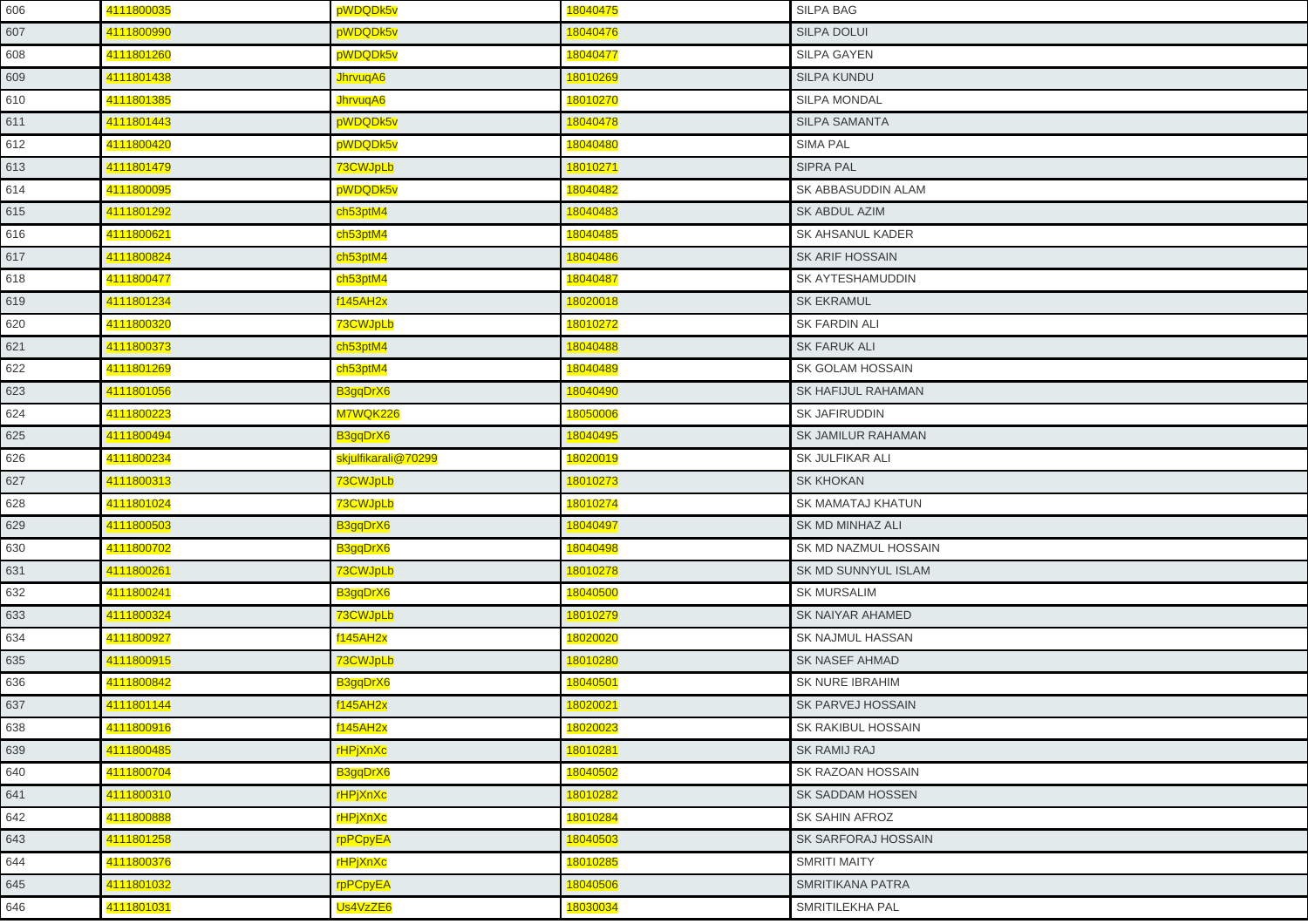| 647 | 4111800651 | rpPCpyEA        | 18040507 | SNEHASREE BERA            |
|-----|------------|-----------------|----------|---------------------------|
| 648 | 4111801380 | rpPCpyEA        | 18040508 | SOBNOM SULTANA            |
| 649 | 4111800683 | rHPjXnXc        | 18010286 | <b>SOMA CHAKRABORTY</b>   |
| 650 | 4111800258 | <b>rHPjXnXc</b> | 18010287 | SOMAITA NASRIN            |
| 651 | 4111800650 | rpPCpyEA        | 18040509 | <b>SOMNATH BERA</b>       |
| 652 | 4111800218 | rpPCpyEA        | 18040510 | SOMNATH GHOSH             |
| 653 | 4111800302 | rHPjXnXc        | 18010289 | <b>SONALI BERA</b>        |
| 654 | 4111801199 | rpPCpyEA        | 18040513 | <b>SONALI PATRA</b>       |
| 655 | 4111800383 | e9fxHuEM        | 18010290 | SONIYA ADHIKARI           |
| 656 | 4111800836 | e9fxHuEM        | 18010292 | SOUMEN CHAKRABORTY        |
| 657 | 4111801397 | e9fxHuEM        | 18010293 | <b>SOUMEN MAJI</b>        |
| 658 | 4111800144 | e9fxHuEM        | 18010294 | <b>SOUMEN PANDA</b>       |
| 659 | 4111800266 | P915DxQC        | 18040514 | SOUMI CHAKRABORTY         |
| 660 | 4111800973 | P915DxQC        | 18040515 | <b>SOUMILA DAS</b>        |
| 661 | 4111800635 | P915DxQC        | 18040516 | SOUMITRA CHAKRABORTY      |
| 662 | 4111801042 | P915DxQC        | 18040517 | SOUMYADIP DEY             |
| 663 | 4111801247 | <b>M7WQK226</b> | 18050008 | SOURADEEP PANDIT          |
| 664 | 4111801403 | e9fxHuEM        | 18010296 | SOURAV ADHIKARY           |
| 665 | 4111801351 | e9fxHuEM        | 18010297 | <b>SOURAV BAG</b>         |
| 666 | 4111801317 | e9fxHuEM        | 18010298 | SOURAV DUTTA              |
| 667 | 4111801303 | <b>DPtYXtQP</b> | 18010299 | SOURAV HAZRA              |
| 668 | 4111801347 | f145AH2x        | 18020024 | SOURAV KUNDU              |
| 669 | 4111801332 | M7WQK226        | 18050009 | <b>SOURAV PAL</b>         |
| 670 | 4111801252 | P915DxQC        | 18040519 | SOURAV PANDIT             |
| 671 | 4111801315 | P915DxQC        | 18040520 | <b>SOURAV RAY</b>         |
| 672 | 4111800275 | <b>DPtYXtQP</b> | 18010300 | SOURAV ROY                |
| 673 | 4111800244 | P915DxQC        | 18040522 | SOURAV SENAPATI           |
| 674 | 4111801305 | 7P7sSw1D        | 18040524 | <b>SOUROV HAZRA</b>       |
| 675 | 4111800944 | 7P7sSw1D        | 18040525 | <b>SOUVIK ADAK</b>        |
| 676 | 4111801339 | Us4VzZE6        | 18030035 | SOUVIK CHAUDHURI          |
| 677 | 4111801480 | 5zvckPJ6        | 18020025 | <b>SOUVIK SANTRA</b>      |
| 678 | 4111800013 | 7P7sSw1D        | 18040526 | SOVAN CHOWDHURY           |
| 679 | 4111800508 | 7P7sSw1D        | 18040527 | <b>SOVAN POLLEY</b>       |
| 680 | 4111800657 | <b>DPtYXtQP</b> | 18010301 | <b>SRABANI KAR</b>        |
| 681 | 4111800576 | <b>DPtYXtQP</b> | 18010302 | <b>SRABANTI SANTRA</b>    |
| 682 | 4111800909 | 7P7sSw1D        | 18040528 | <b>SREEMA CHAKRABORTY</b> |
| 683 | 4111801002 | 7P7sSw1D        | 18040529 | <b>SRIMA GHOSH</b>        |
| 684 | 4111801354 | <b>DPtYXtQP</b> | 18010303 | SUBHADIP CHOWDHURY        |
| 685 | 4111800239 | 5zvckPJ6        | 18020026 | <b>SUBHADIP JANA</b>      |
| 686 | 4111800985 | 7P7sSw1D        | 18040532 | <b>SUBHAJIT KHAN</b>      |
| 687 | 4111800533 | <b>DPtYXtQP</b> | 18010305 | <b>SUBHAJIT MALIK</b>     |
|     |            |                 |          |                           |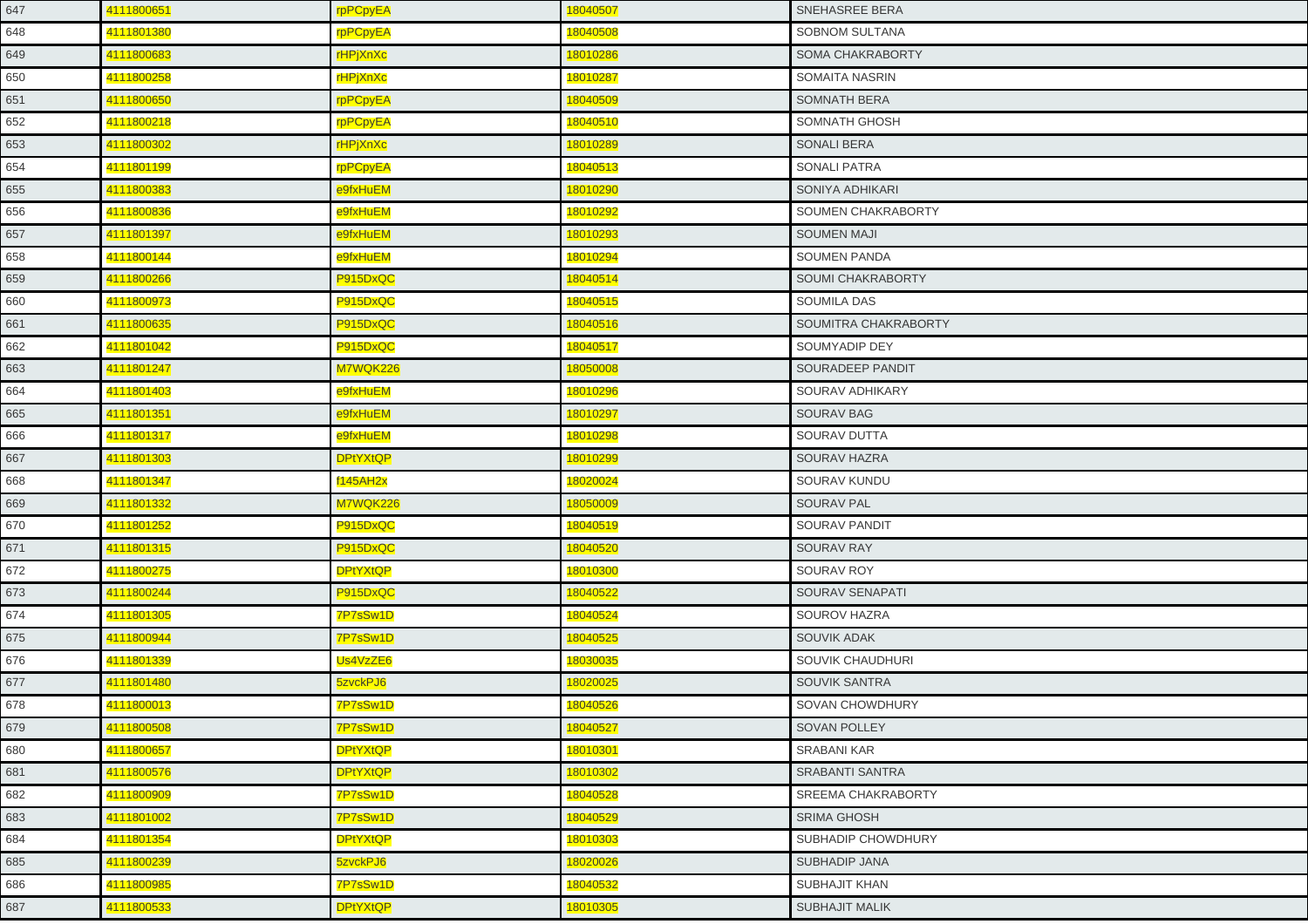| 688 | 4111800391 | 2aEECDH7        | 18040533 | SUBHAJIT PANDIT       |
|-----|------------|-----------------|----------|-----------------------|
| 689 | 4111800120 | 2aEECDH7        | 18040536 | SUBHANKAR BERA        |
| 690 | 4111800269 | 2aEECDH7        | 18040537 | SUBHASISH GHOSH       |
| 691 | 4111800787 | 2aEECDH7        | 18040538 | SUBHASISH MANDAL      |
| 692 | 4111800463 | <b>DPtYXtQP</b> | 18010306 | SUBHENDU HAIT         |
| 693 | 4111800238 | 5zvckPJ6        | 18020027 | SUBHODIP ROY PANDA    |
| 694 | 4111801355 | 2aEECDH7        | 18040539 | SUBHOJYOTI DAS        |
| 695 | 4111800162 | 2aEECDH7        | 18040540 | <b>SUBIR ADHIKARI</b> |
| 696 | 4111801070 | <b>DPtYXtQP</b> | 18010307 | SUBRATA DAS           |
| 697 | 4111800962 | 1vEk7s1R        | 18010308 | <b>SUCHARITA MAJI</b> |
| 698 | 4111801183 | 1vEk7s1R        | 18010309 | <b>SUCHARITA ROY</b>  |
| 699 | 4111801463 | <b>kVR7SBU6</b> | 18040543 | <b>SUDESHNA BAG</b>   |
| 700 | 4111800734 | 1vEk7s1R        | 18010310 | SUDESHNA CHAKRABORTY  |
| 701 | 4111801193 | <b>kVR7SBU6</b> | 18040544 | <b>SUDESNA GHOSH</b>  |
| 702 | 4111801181 | 1vEk7s1R        | 18010311 | <b>SUDIP BAG</b>      |
| 703 | 4111800648 | kVR7SBU6        | 18040545 | SUDIP DEY             |
| 704 | 4111801166 | kVR7SBU6        | 18040546 | SUDIP DUTTA           |
| 705 | 4111800159 | <b>kVR7SBU6</b> | 18040548 | <b>SUDIPTA GHORUI</b> |
| 706 | 4111800417 | Us4VzZE6        | 18030036 | <b>SUDIPTA JANA</b>   |
| 707 | 4111800315 | 1vEk7s1R        | 18010312 | <b>SUDIPTA NANDI</b>  |
| 708 | 4111801346 | kVR7SBU6        | 18040549 | SUDIPTA NANDI         |
| 709 | 4111801429 | <b>kVR7SBU6</b> | 18040550 | SUDWIPA JANA          |
| 710 | 4111800727 | 1vEk7s1R        | 18010313 | SUHITA SAMANTA        |
| 711 | 4111800051 | JA3u7A5b        | 18040552 | <b>SUJAY ADHIKARY</b> |
| 712 | 4111800406 | JA3u7A5b        | 18040554 | SUKANTA BATABYAL      |
| 713 | 4111801481 | 5zvckPJ6        | 18020028 | <b>SUKANTA KUNDU</b>  |
| 714 | 4111800673 | 1vEk7s1R        | 18010315 | SUKANYA MONDAL        |
| 715 | 4111800606 | QV3zXzHk        | 18010316 | <b>SUKRIYA KHATUN</b> |
| 716 | 4111800372 | JA3u7A5b        | 18040555 | SUKRIYA KHATUN        |
| 717 | 4111801352 | QV3zXzHk        | 18010317 | <b>SULEKHA DOLUI</b>  |
| 718 | 4111801112 | JA3u7A5b        | 18040556 | SULEKHA MONDAL        |
| 719 | 4111800647 | JA3u7A5b        | 18040558 | <b>SULTANA KHATUN</b> |
| 720 | 4111800572 | JA3u7A5b        | 18040559 | SUMAIYA SULTANA       |
| 721 | 4111800988 | QV3zXzHk        | 18010318 | <b>SUMAN BHUKTA</b>   |
| 722 | 4111801231 | JA3u7A5b        | 18040560 | <b>SUMAN DAS</b>      |
| 723 | 4111800794 | hYMSY66D        | 18060022 | <b>SUMAN JANA</b>     |
| 724 | 4111801189 | QV3zXzHk        | 18010319 | <b>SUMAN KAR</b>      |
| 725 | 4111801059 | ueHFANU8        | 18020029 | <b>SUMAN KARMAKAR</b> |
| 726 | 4111800419 | y2vGSHML        | 18040563 | <b>SUMAN KOLEY</b>    |
| 727 | 4111801039 | y2vGSHML        | 18040564 | <b>SUMAN SAMANTA</b>  |
| 728 | 4111800220 | y2vGSHML        | 18040565 | <b>SUMAN SASMAL</b>   |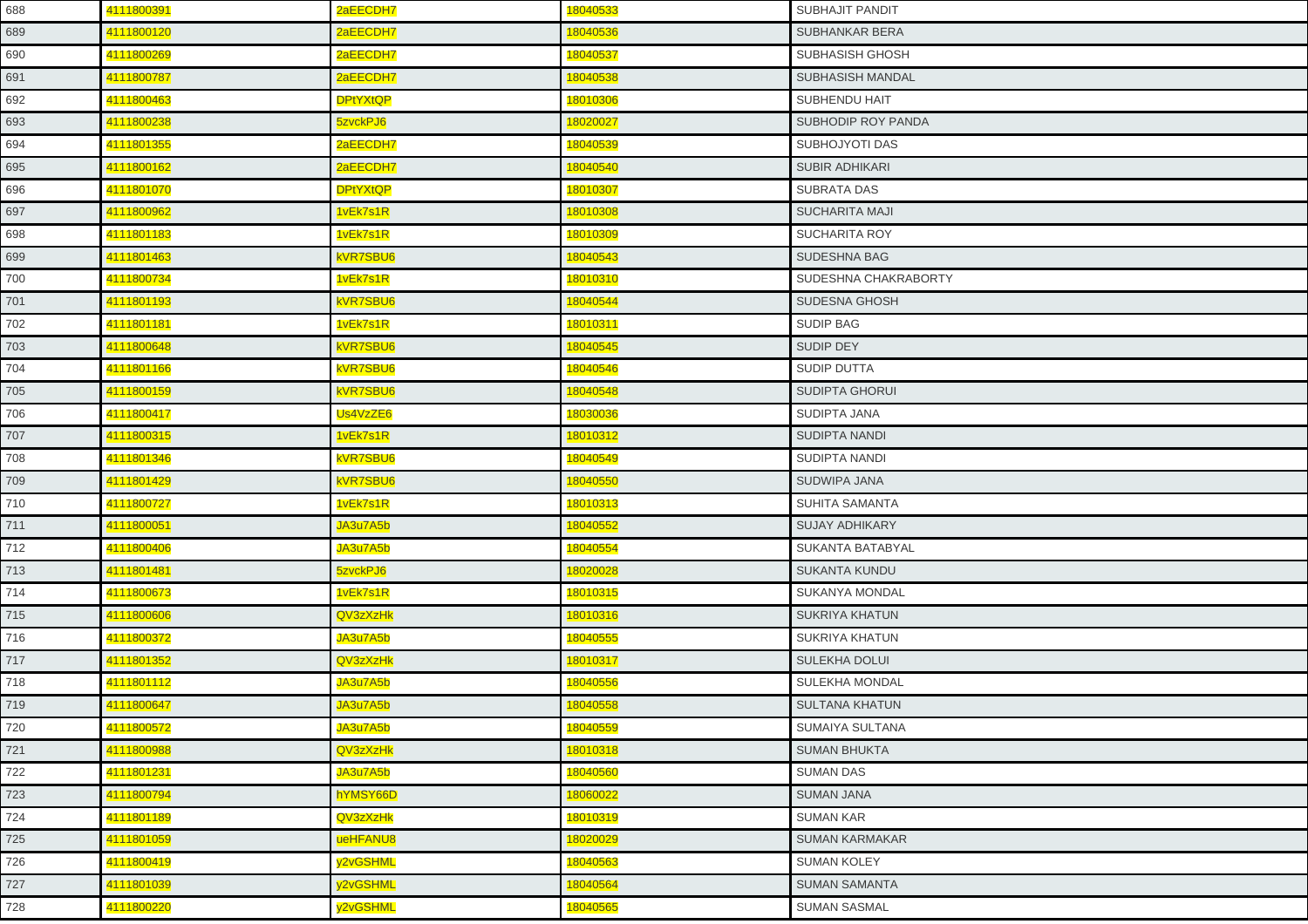| 729 | 4111800686 | QV3zXzHk | 18010320 | <b>SUMANA DUTTA</b>     |
|-----|------------|----------|----------|-------------------------|
| 730 | 4111801288 | y2vGSHML | 18040567 | SUMANA MANDAL           |
| 731 | 4111800575 | WGG97GXM | 18040568 | <b>SUMANA MANNA</b>     |
| 732 | 4111800626 | QV3zXzHk | 18010321 | SUMANA MANNA            |
| 733 | 4111801404 | QV3zXzHk | 18010322 | <b>SUMANA MONDAL</b>    |
| 734 | 4111800303 | 1Ah13yTm | 18010324 | SUMANA SAMANTA          |
| 735 | 4111800552 | WGG97GXM | 18040569 | <b>SUMANA SAU</b>       |
| 736 | 4111800821 | WGG97GXM | 18040570 | <b>SUMANTA MAL</b>      |
| 737 | 4111800034 | 1Ah13yTm | 18010325 | <b>SUMANTI SAMANTA</b>  |
| 738 | 4111801225 | WGG97GXM | 18040571 | <b>SUMI DHANK</b>       |
| 739 | 4111800306 | hYMSY66D | 18060023 | <b>SUMIT MONDAL</b>     |
| 740 | 4111800942 | WGG97GXM | 18040572 | <b>SUMITA ATTA</b>      |
| 741 | 4111801465 | 1Ah13yTm | 18010326 | <b>SUMITRA ADAK</b>     |
| 742 | 4111800075 | WGG97GXM | 18040573 | SUMITRA GHANTA          |
| 743 | 4111800594 | L87gSPEf | 18040575 | <b>SUMONA DOLUI</b>     |
| 744 | 4111800316 | 1Ah13yTm | 18010327 | <b>SUNANDA PAN</b>      |
| 745 | 4111800834 | L87gSPEf | 18040576 | <b>SUNDAR SHAW</b>      |
| 746 | 4111801228 | L87gSPEf | 18040577 | <b>SUNIL SANTRA</b>     |
| 747 | 4111801067 | L87gSPEf | 18040578 | <b>SUPARNA BAG</b>      |
| 748 | 4111801399 | L87gSPEf | 18040580 | SUPARNA DUTTA           |
| 749 | 4111800327 | 1Ah13yTm | 18010328 | <b>SUPARNA GHORUI</b>   |
| 750 | 4111801113 | L87gSPEf | 18040581 | <b>SUPARNA GHOSH</b>    |
| 751 | 4111800260 | 1Ah13yTm | 18010329 | <b>SUPARNA HAIT</b>     |
| 752 | 4111800634 | 1Ah13yTm | 18010330 | SUPARNA MAJI            |
| 753 | 4111800538 | L87gSPEf | 18040582 | <b>SUPIYA PARVIN</b>    |
| 754 | 4111800571 | 9NkJ6MRh | 18040584 | <b>SUPRITI MANNA</b>    |
| 755 | 4111801111 | 9NkJ6MRh | 18040585 | <b>SUPRITI PATRA</b>    |
| 756 | 4111800357 | 1Ah13yTm | 18010331 | SUPRIYA BHATTACHARYA    |
| 757 | 4111800764 | 9NkJ6MRh | 18040586 | SUPRIYA DOLUI           |
| 758 | 4111801293 | 9NkJ6MRh | 18040587 | SUPRIYA DUTTA           |
| 759 | 4111800729 | 32P1WEAV | 18010332 | <b>SUPRIYA GAYEN</b>    |
| 760 | 4111800632 | 9NkJ6MRh | 18040588 | SUPRIYA KARMAKAR        |
| 761 | 4111801117 | 32P1WEAV | 18010333 | <b>SUPRIYA MAKHAL</b>   |
| 762 | 4111801267 | ueHFANU8 | 18020030 | <b>SURAJ PANDIT</b>     |
| 763 | 4111800193 | tux3fL2k | 18040593 | <b>SURESH DAS</b>       |
| 764 | 4111800321 | 32P1WEAV | 18010334 | <b>SURITTICK MONDAL</b> |
| 765 | 4111800872 | tux3fL2k | 18040594 | <b>SUROJ BERA</b>       |
| 766 | 4111801257 | 32P1WEAV | 18010335 | <b>SUSMITA ADAK</b>     |
| 767 | 4111801087 | tux3fL2k | 18040595 | SUSMITA ADHIKARY        |
| 768 | 4111801461 | tux3fL2k | 18040596 | <b>SUSMITA DAS</b>      |
| 769 | 4111800148 | tux3fL2k | 18040597 | <b>SUSMITA DAS</b>      |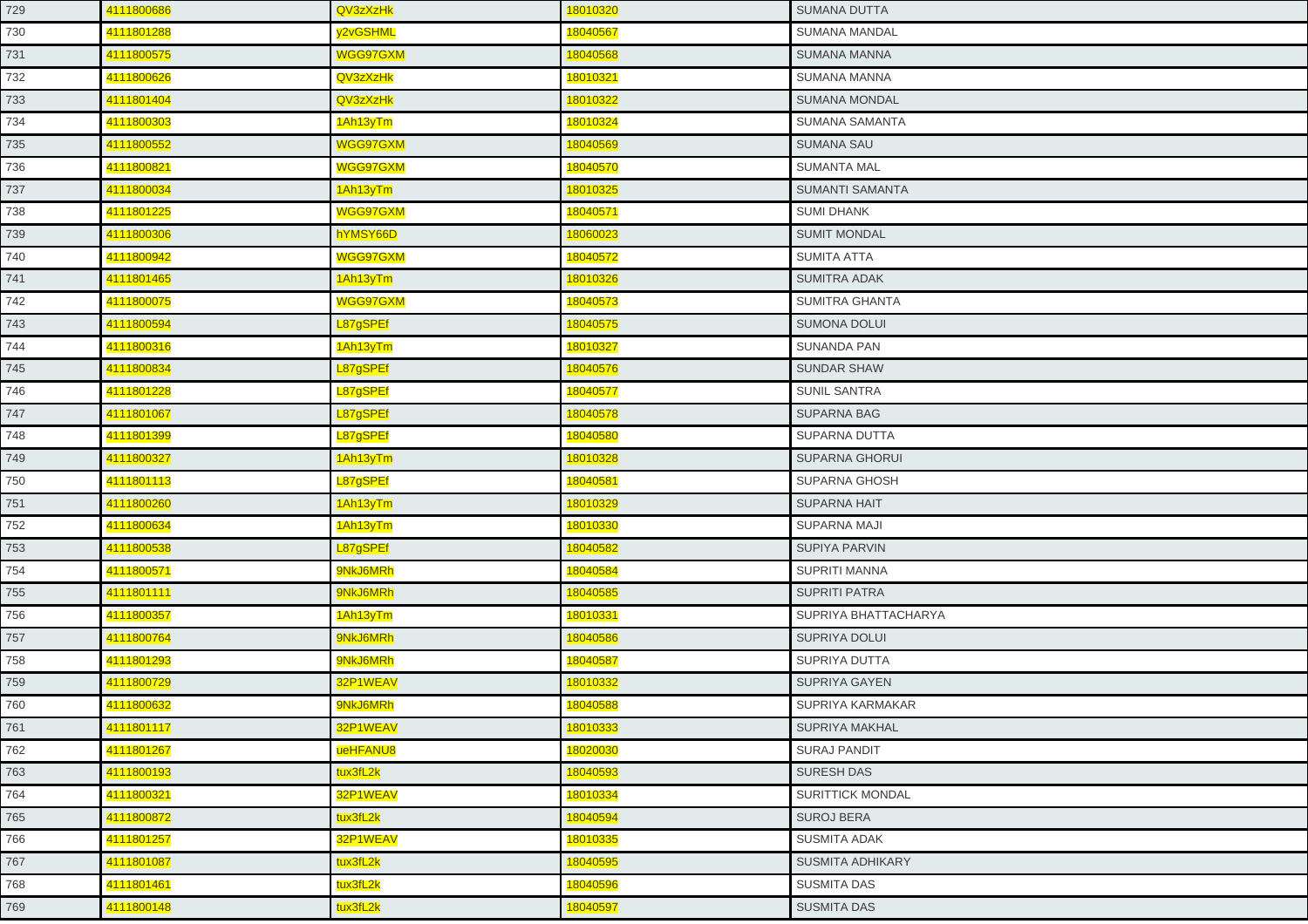| 770 | 4111800131 | 32P1WEAV        | 18010336 | <b>SUSMITA DHARA</b>      |
|-----|------------|-----------------|----------|---------------------------|
| 771 | 4111800573 | 32P1WEAV        | 18010337 | <b>SUSMITA DOLUI</b>      |
| 772 | 4111801157 | tux3fL2k        | 18040599 | <b>SUSMITA GHOSH</b>      |
| 773 | 4111800620 | tux3fL2k        | 18040600 | <b>SUSMITA KARMAKAR</b>   |
| 774 | 4111801460 | gU3j6TJU        | 18040601 | <b>SUSMITA PAKREY</b>     |
| 775 | 4111801276 | gU3j6TJU        | 18040602 | <b>SUSMITA PANDIT</b>     |
| 776 | 4111800378 | 32P1WEAV        | 18010341 | SUSMITA RONG              |
| 777 | 4111801063 | mG2B3DMX        | 18010342 | <b>SUSMITA SAMANTA</b>    |
| 778 | 4111801017 | gU3j6TJU        | 18040603 | <b>SUSMITA SANTRA</b>     |
| 779 | 4111800497 | gU3j6TJU        | 18040604 | <b>SUTAPA MAITY</b>       |
| 780 | 4111800685 | gU3j6TJU        | 18040606 | SUTAPA SINGHA ROY         |
| 781 | 4111800052 | gU3j6TJU        | 18040607 | SUVANKAR CHATTERJEE       |
| 782 | 4111800305 | <b>EzaLfSUV</b> | 18040608 | <b>SUVENDU KUNDU</b>      |
| 783 | 4111800451 | <b>EzaLfSUV</b> | 18040609 | <b>SUVOJIT JANA</b>       |
| 784 | 4111800311 | Us4VzZE6        | 18030037 | <b>SWAGATA MONDAL</b>     |
| 785 | 4111800610 | mG2B3DMX        | 18010343 | SWAGATA SAMANTA           |
| 786 | 4111800854 | <b>EzaLfSUV</b> | 18040610 | SWAGATA SAMUI             |
| 787 | 4111800720 | <b>EzaLfSUV</b> | 18040611 | <b>SWAGATA SETH</b>       |
| 788 | 4111800151 | mG2B3DMX        | 18010344 | <b>SWAPNA CHATIK</b>      |
| 789 | 4111800987 | hYMSY66D        | 18060024 | <b>SWARNALI MONDAL</b>    |
| 790 | 4111800478 | c7agPYRb        | 18030038 | <b>SWARUP MAL</b>         |
| 791 | 4111800688 | <b>EzaLfSUV</b> | 18040613 | <b>SWATI BHOWMICK</b>     |
| 792 | 4111800740 | mG2B3DMX        | 18010345 | <b>SWATI MALLICK</b>      |
| 793 | 4111801312 | mG2B3DMX        | 18010346 | <b>SWEETY NAYEK</b>       |
| 794 | 4111801390 | mG2B3DMX        | 18010347 | <b>SWETA NANDI</b>        |
| 795 | 4111800528 | <b>EzaLfSUV</b> | 18040614 | SYED MD IMTIAJUDDIN       |
| 796 | 4111800598 | mG2B3DMX        | 18010348 | <b>TABASSUM YEASMIN</b>   |
| 797 | 4111800375 | <b>EzaLfSUV</b> | 18040615 | <b>TAFSILA KHATUN</b>     |
| 798 | 4111801016 | 3en1vR5X        | 18040616 | <b>TAGARI KOTAL</b>       |
| 799 | 4111800361 | 3en1vR5X        | 18040617 | <b>TAHAMINA AFRIN</b>     |
| 800 | 4111800645 | 3en1vR5X        | 18040618 | <b>TAHAMINA PARVIN</b>    |
| 801 | 4111800424 | 3en1vR5X        | 18040619 | <b>TAJIMA KHATUN</b>      |
| 802 | 4111800765 | 3en1vR5X        | 18040620 | <b>TAMANNA PARVIN</b>     |
| 803 | 4111800777 | 3en1vR5X        | 18040621 | <b>TAMBIRA KHATUN</b>     |
| 804 | 4111800773 | <b>SFTmeXMs</b> | 18040622 | <b>TANAY KUMAR POREL</b>  |
| 805 | 4111800703 | Kn13mCXZ        | 18010349 | <b>TANAYA SEN</b>         |
| 806 | 4111800205 | ueHFANU8        | 18020031 | <b>TANDRA BAG</b>         |
| 807 | 4111800790 | <b>SFTmeXMs</b> | 18040624 | <b>TANMAY CHAKRABORTY</b> |
| 808 | 4111801278 | hYMSY66D        | 18060025 | <b>TANMAY SHIL</b>        |
| 809 | 4111801065 | <b>SFTmeXMs</b> | 18040626 | <b>TANMOY MALIK</b>       |
| 810 | 4111800425 | Kn13mCXZ        | 18010350 | <b>TANMOY PANDIT</b>      |
|     |            |                 |          |                           |